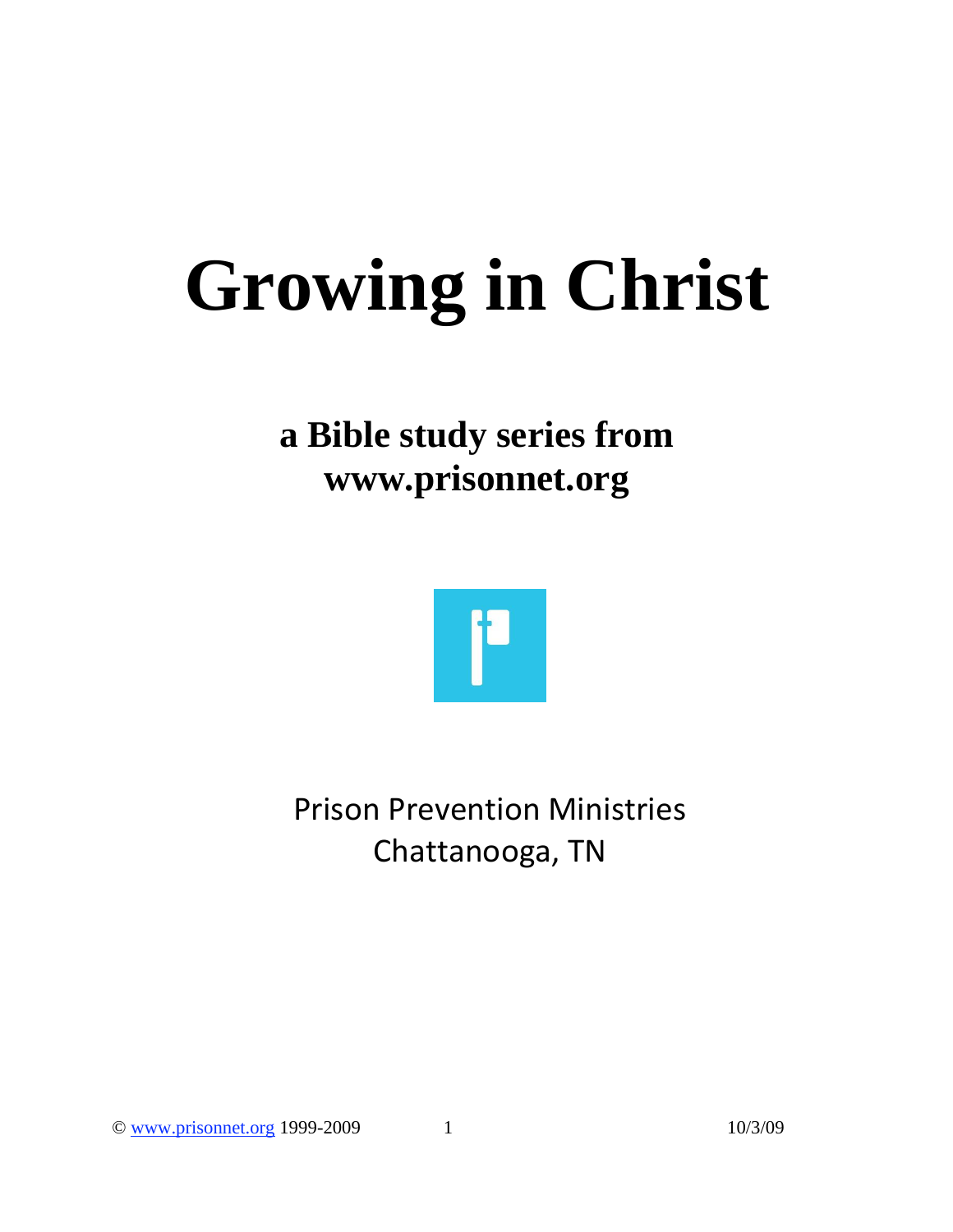# **Foreword**

*Welcome to this life-enriching seminar for men and women who already know Jesus Christ as their Lord and Savior, and others who may be seeking Him.*

*The seminar is led by the volunteers of Prison Prevention Ministries, a Chattanooga-based ministry that functions to: a) prevent youth from going to prison, and b) prevent inmates from returning to prison, through a personal and growing relationship with Jesus Christ and His Gospel.*

*This material is provided through the kind generosity of www.prisonnet.org*

| This booklet |  |  |  |
|--------------|--|--|--|
| belongs to:  |  |  |  |

| Seminar  |  |
|----------|--|
| Leaders: |  |

\_\_\_\_\_\_\_\_\_\_\_\_\_\_\_\_\_\_\_\_\_\_\_\_\_\_\_\_\_\_\_\_\_\_\_\_\_\_\_\_\_\_\_\_\_\_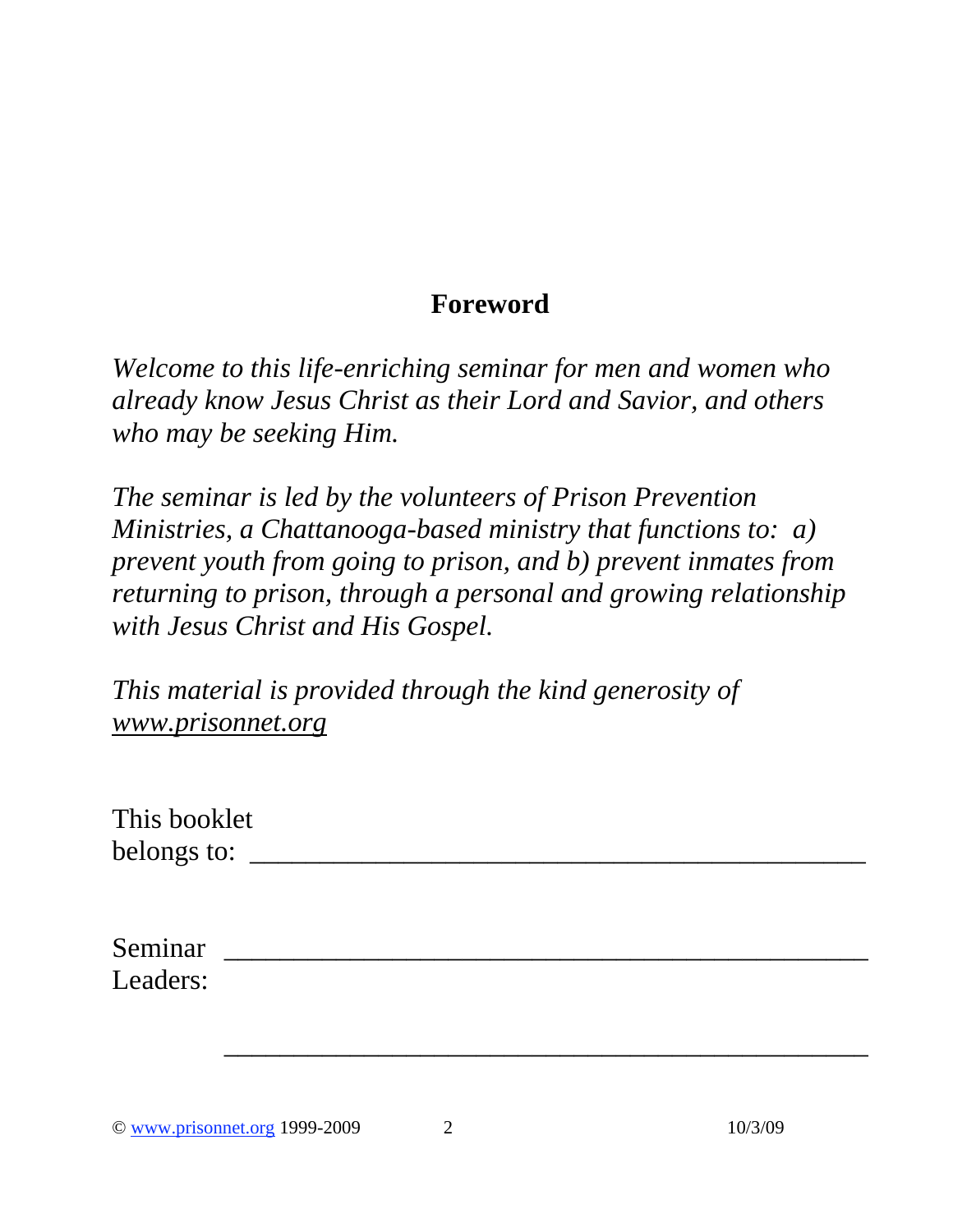# **Growing in Christ Lesson 1: Commitment**

*Notes for the leader: This is the first in a series of lessons about "Growing in Christ." This lesson focuses on the crucial first step in beginning a relationship with God -- a conscious decision and commitment to accept Jesus Christ as Savior and Lord.* 

*Hand out the Gospel Outline sheet (containing the twelve scripture passages) before beginning the lesson. It is very important that everyone be able to follow along in this outline as the lesson proceeds.*

If you are ready for a serious relationship with God -- one that will change your life forever -- the first step is to really understand "the gospel message" and decide whether you are ready to make the choice that Jesus talks about. Understanding the gospel isn't just learning "church talk." There are some very important ideas, like "sin," "salvation," and "believing," that we need to define carefully to make sure we're talking about the real gospel message.

This lesson will focus on twelve passages of scripture. To save time, we've copied these passages onto a single sheet of paper. You can take this sheet with you and look up these passages and read them in more detail if you want to -- or you can share this sheet with someone else who needs to understand the message of the gospel.

The first two verses talk about **"salvation,"** which is the first important word we need to understand. What does the world "salvation" mean to you? Anyone?

*Notes for the leader: To be most effective, this lesson needs to include some interaction with the group -- but this interaction needs to be channeled to avoid "side issues" that can interfere with the flow and impact of the main message. Mention that there will be small group discussions after the main presentation where questions can be raised. Then, if a potentially distracting question comes up, suggest that it be raised in the small group session.* 

*Start the interaction by collecting as many quick ideas about what "salvation" means as possible in less than a minute. This is not a "right/wrong" exercise -- if a word or idea has anything to do with salvation, give a quick positive reinforcement ("good!" or "great!" ...). If an idea is "off-base," just look a little skeptical, say "Hmmm..." and go on to the next one.* 

Great! So salvation includes

- Becoming a **member of the Kingdom** of God
- being accepted as a **member of His family**
- having **eternal life** with Him in heaven
- having **all your sins forgiven** washed away
- being **set free from the power of sins** that have held you captive
- being **declared "not guilty"** in the eyes of God
- being **rescued from spiritual death**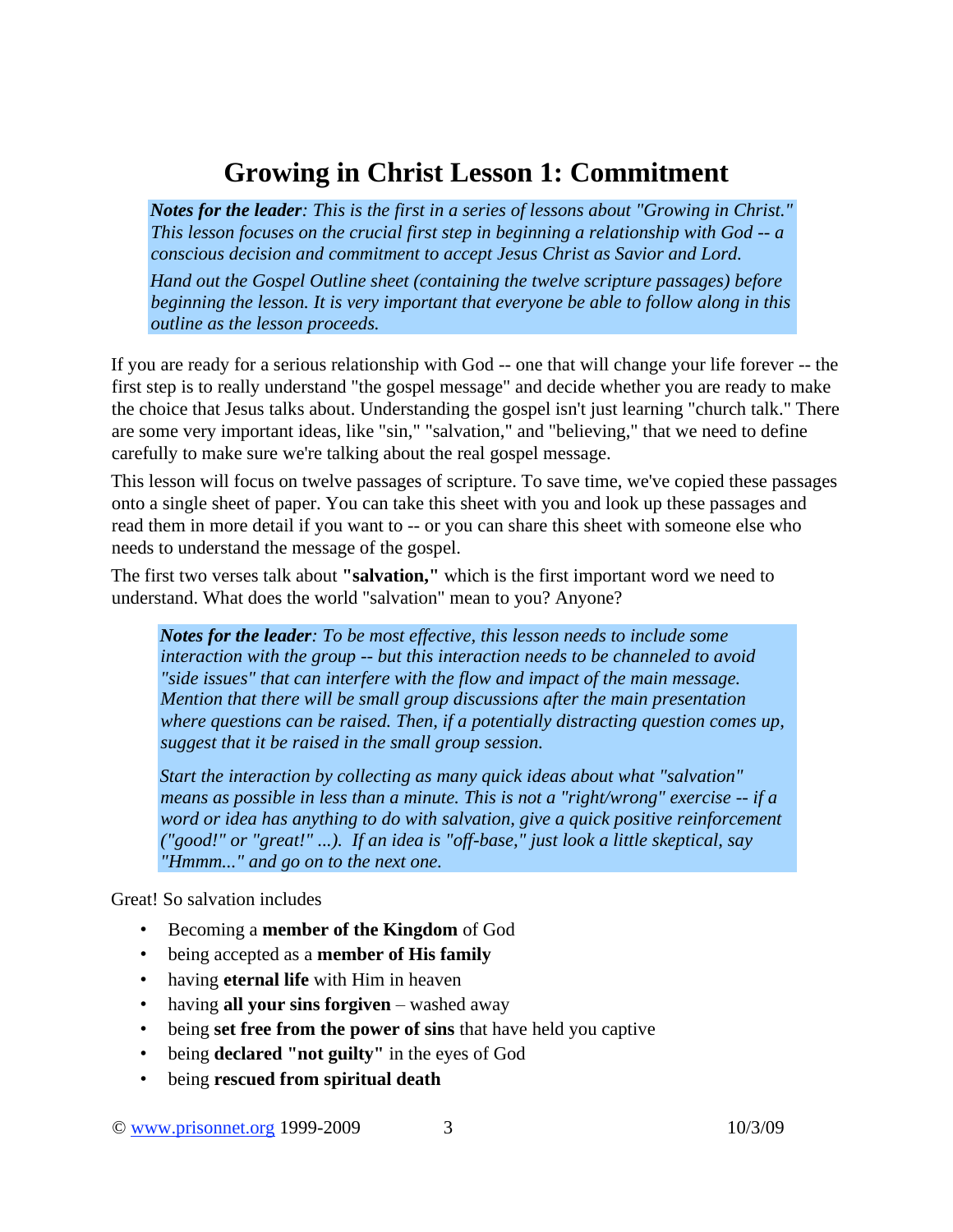This last thought is really **the basic meaning of "salvation" – to be rescued** from a situation that seems hopeless, and that is about to lead to death. We've all seen news stories on TV of a fishing boat caught in a storm and sinking. They send out an "SOS" – "please come and rescue us if you can; otherwise, we're going to die!"

The "good news" of the gospel is **that God is willing to rescue anyone who really wants to be rescued!** And he will do this freely, even though we do not deserve it!

The Bible says that **salvation is a gift from God:**

### *Romans 6:23*

*The wages of sin is death, but the gift of God is eternal life through Christ Jesus our Lord.* 

### *Ephesians 2:8*

*It is by grace you have been saved, through faith – and this not from yourselves, it is the gift of God.*

Our **"wages"** are what we have **earned** -- what we **deserve**. God's **free gift** is **eternal life** through **"grace" -- God's love, which we do not deserve**. And ... Paul tells us that the very **faith** that allows us to be saved **is a gift from God!**

But let's step back for a moment... **Why do we need to be rescued?** What's our problem?

The Bible says that **our sin is what separates us from God.**

In another lesson, we studied about the Last Judgment, in which **every one of us will stand before God and be held accountable** for everything we have done in our lives. We learned that the Devil and his followers will be cast into a "lake of fire," called the "second death," and that **everyone whose name is not found written in the Book of Life is cast into the lake of fire!** Jesus also called this "being cast into the outer darkness." We don't know exactly what Hell will be like, any more than we know exactly what Heaven will be like. But the Bible makes it clear to me where **I** want to spend eternity!

**Hell means being forever outside the presence of God. This is what those who trust in Jesus are being rescued from!** The Bible tells us in 2 Peter 3:9 that *"God does not want any to perish, but wants everyone to come to repentance."* C.S. Lewis points out that **God did not prepare Hell for mankind, but rather for Satan and his demons.** But, he reminds us, **God has given us the freedom to choose whom we will follow.** And, if we want to do so, **He has given us the terrible freedom to accompany Satan into Hell!** This is a choice each one of us is making, whether we realize it or not.

**Sin**, you will recall, is **everything we do that falls short of what God wants us to be.**

*1 John 1:8* 

*If we claim to be without sin, we deceive ourselves, and the truth is not in us.*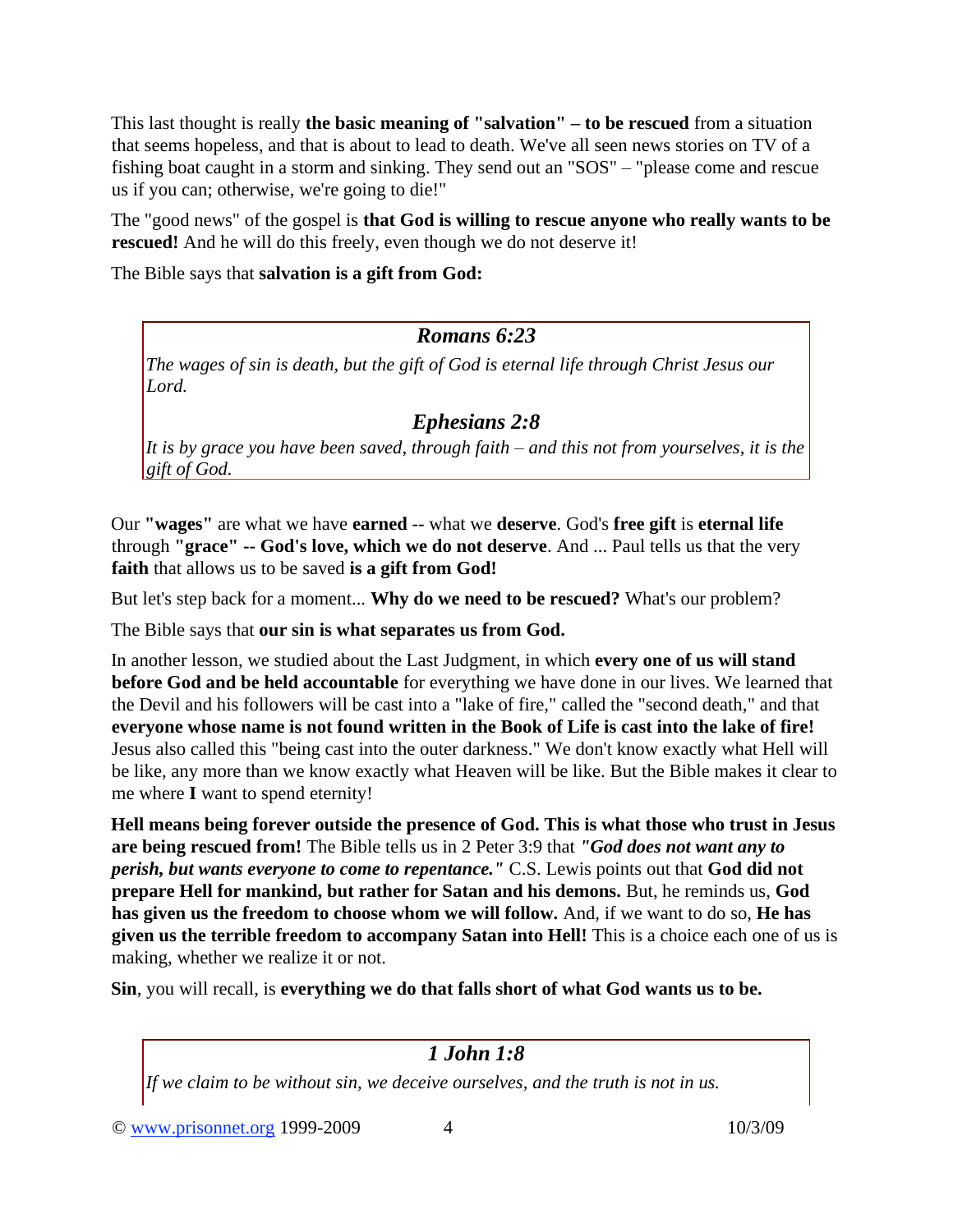### *Romans 3:28*

*All have sinned and fall short of the glory of God.* 

There are several words used in Hebrew (in the Old Testament) and Greek (in the New Testament) that we translate as **"sin."** One means simply **"missing the mark,"** falling short of what we know God wants us to do or be. Another means **"falling,"** as when we say that someone has **"fallen into sin"** -- not necessarily something they intended to do. Another word means **"going astray,"** as in

*"All of us, like sheep, have gone astray, and each of us has turned to our own way." (Isa 53:6)* Finally, another word means **"deliberately disobeying God and doing what is evil."**

All of these things are sin, and sin is what separates us from God. One way or another**, sin is what causes all the trouble in the world. We suffer for our own sins,** and **our sins cause other people to suffer. We suffer for the sins of our parents** and our grandparents, and **our children suffer because of our sins. Sin is like a hereditary disease** that is passed on from generation to generation .... all the way back to the **first sin**, recorded in the third chapter of Genesis.

What was that original sin? *[Get a few answers. Point out that it did not involve eating an apple – it was about the "fruit of the knowledge of good and evil."]*

God told Adam and Eve, "Everything here is yours to enjoy as you wish**. Only one thing is forbidden: you shall not eat the fruit of the knowledge of good and evil."** God was reserving for himself alone **the right to say what is right and wrong**.

**God is infinite**, and can see all of history. **He can see the consequences of every choice we make.** We are very limited in our understanding, and **we often can't see the consequences of our actions even a few minutes from now**. That is why **God is God,** and **we are not.**

And what was the temptation? *[Get a few answers.]* "You will not surely die," the serpent said to the woman. "For God knows that when you eat of it your eyes will be opened, and **you will be like God, knowing good and evil."** 

The **temptation**, in other words, was **to set ourselves above God**, and say**, "I will decide what's right and wrong for myself!"** This is how sin entered the world. And each one of us suffers the consequences of that sin. **Each one of us**, at some point fairly early in our lives**, has reenacted that first sin**, saying to ourselves, "**I will decide what's right and wrong**."

**Our sin affects our minds**, and our **bodies**, and our **souls**. We can't even trust our own thinking, because of the way it has **been infected by the effects of sin!** 

Now so far, this doesn't sound like "good news" at all! In fact, it sounds like a **pretty hopeless situation!** And it would be, except for the fact **that God has sent His Son into the world to rescue us from our sins!** 

The heart of the gospel message can be found in three verses in John, Chapter 3, in the words that Jesus himself said to Nicodemus: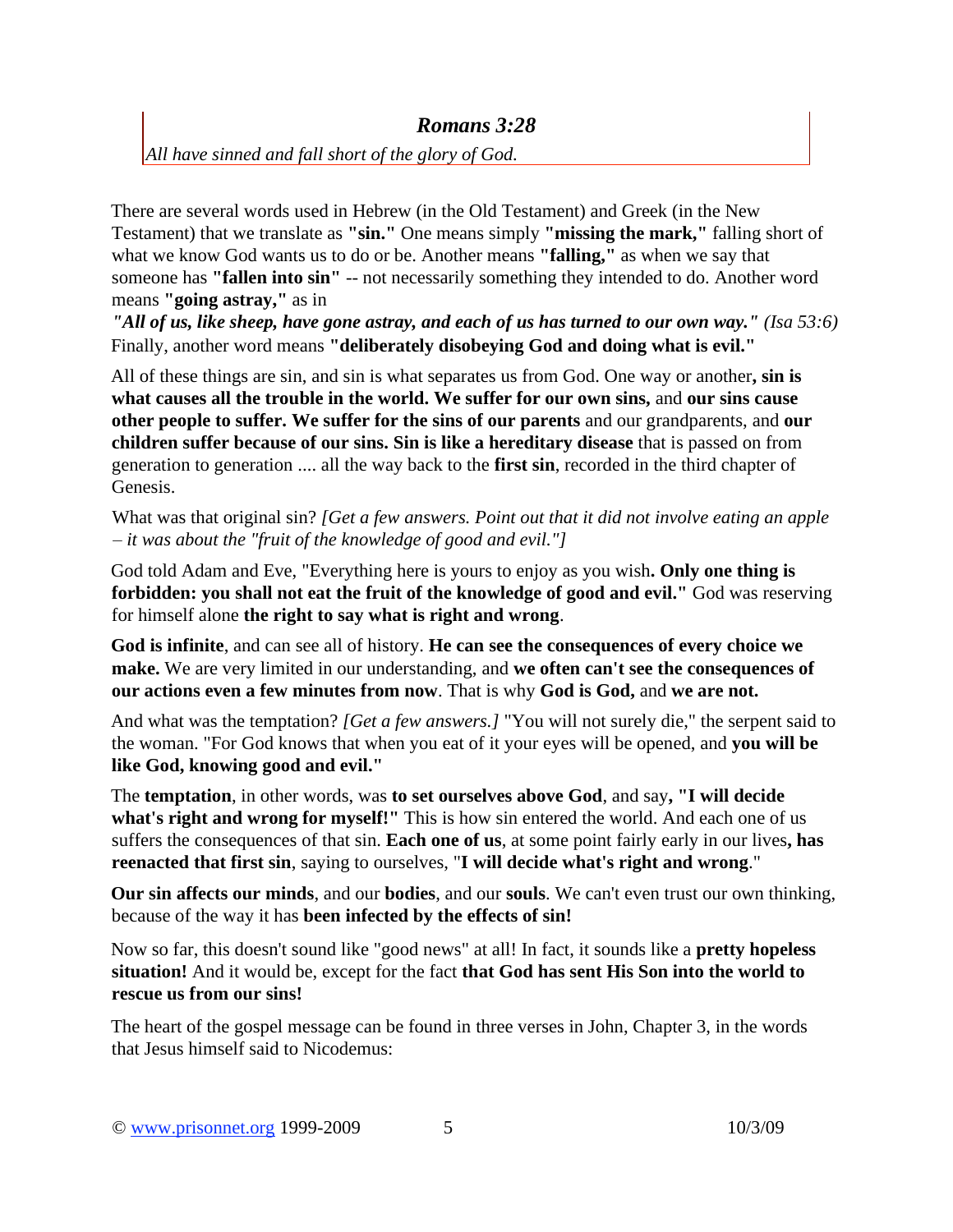### *John 3:16-18*

*For God so loved the world that he gave his one and only son, that whoever believes in him shall not perish but have everlasting life. For God did not send his Son into the world to condemn the world, but to save the world through him. Whoever believes in him is not condemned; whoever does not believe stands condemned already because he has not believed in the name of God's one and only Son.* 

Think about this for a minute ... no matter how familiar the words may seem to you.

**Why** did Jesus say the Father sent him into this world to save us? Because **He loves us!** ... He **loves** us! He loves **you**! He loves **me**! Why does he love you and me? **Because we are so lovable? .**.. No!

#### **Because He is a perfect God of perfect love!**

*Romans 5:8*

*God demonstrates his own love for us in this: while we were still sinners, Christ died for us.* 

Here is where **a lot of people misunderstand the message of the gospel**. They think it says, "First, I need to get my life together**. I need to become a good person. Then, God will love me and accept me!** But **that's not what the gospel says**! It says that **God loves us while we are still sinners!** And that **He loves us so much that he was willing to send His only Son to die for us!** 

Jesus made some amazing claims about himself:

*John 14:6*

*I am the way, the truth, and the life. No one comes to the Father except through me.* 

Notice that Jesus did **not** say, "I'm **one way** you can find the truth," or "I'm **one way** you can find a relationship with God. He said he's the **only way!** Peter put it this way in Acts 4:12:

*Acts 4:12*

*Salvation is found in no one else; for there is no other name under heaven given to men by which we must be saved.* 

So .. what do you need to do to **become a member of the Kingdom of God?** To **have your sins forgiven?** To be **declared righteous in the eyes of God**? **To know that you will be with him forever?**

© www.prisonnet.org 1999-2009 6 10/3/09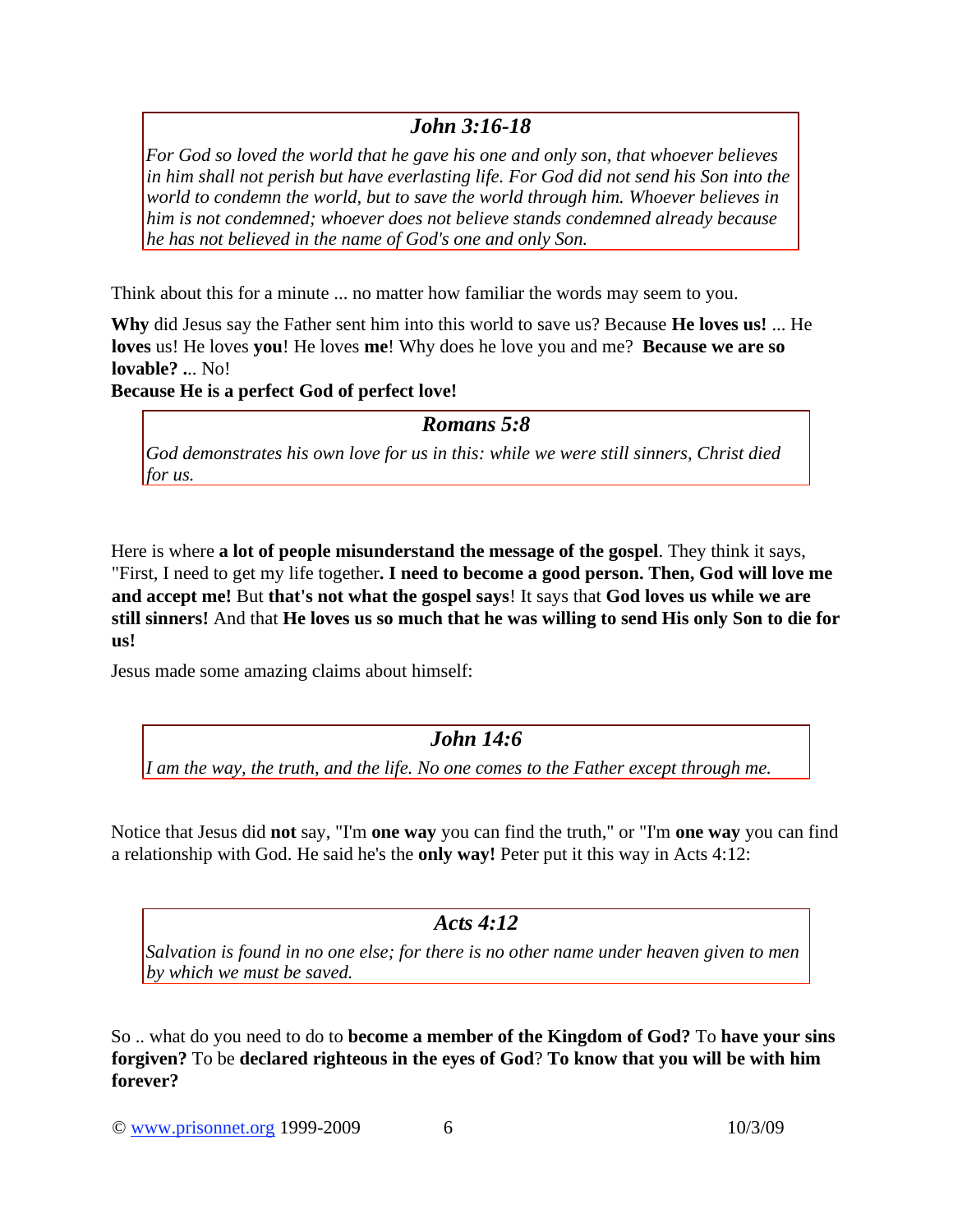#### **You must put your faith and trust in Jesus Christ!**

When Jesus talks about **"believing"** in him, he **doesn't just mean intellectually understanding**  who he is and what he's done. As James tells us, **the Devil and his followers know who Jesus is!** They **believe that he's the Son of God!** But that doesn't mean that they're part of his kingdom, because **they aren't willing to trust him, and follow him, and do what he says!**

Jesus put it this way:

#### *Matthew 18:3*

*Unless you change and become like little children, you will never enter the kingdom of heaven.* 

Why did Jesus use the example of a little child? The answer is clear: **because little children still know how to trust in the way that Jesus wants us to trust him!**

But **we have to make a choice:** We must **repent of our sins**, and really, truly **be willing to give them up.** The Greek word we translate as "repent" is "metanoia" -- and it means, literally, **to change your mind**. To realize that you've been headed in the wrong direction. **To make an intelligent decision** to turn around, to change your course, to **surrender yourself to him.**

That's what the son did in the story Jesus told, which we studied in another lesson. He had demanded his share of the family money now, and his father gave it to him and let him go. He went to a far-off land and started to party. He had lots of friends ... until the money ran out. Then the "friends" all disappeared. And times grew hard. Finally, he hit bottom, taking a job feeding pigs ... and realizing that the pigs were eating better than he was! Finally, Jesus said**, he came to his senses** and **made an intelligent decision**: "**I will go back to my father**, and say to him, **'Father, I have sinned against heaven and against you.** I am no longer worthy to be called your son. I ask you only to take me back as a hired worker on your farm.'" And his father accepted him back as a son, and hugged him, and there was great rejoicing, because "this son of mine was dead, and is alive again. He was lost, and is found." The son in Jesus's story **repented**, and **confessed**, and **surrendered himself** to his father.

If you're willing to do this, Jesus makes this promise:

### *John 5:24*

*Whoever hears my word and believes him who sent me has eternal life and will not be condemned; he has crossed over from death to life.* 

And Paul tells us that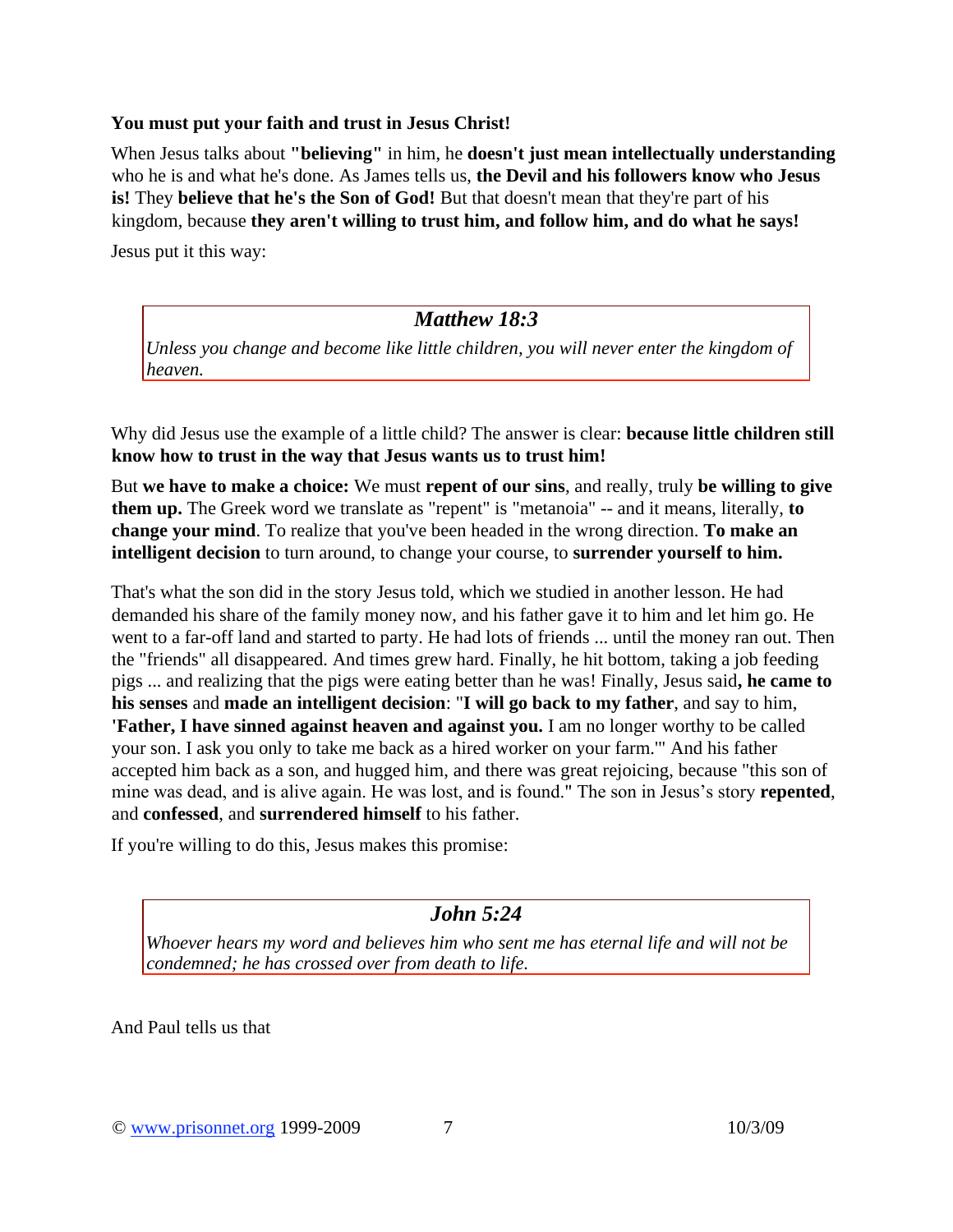### *2 Corinthians 5:17*

*If anyone is in Christ, he is a new creation; the old has gone, the new has come.* 

In John's vision in Revelation, Jesus says:

### *Revelation 3:20*

*Here I am! I stand at the door and knock. If anyone hears my voice and opens the door, I will go in and eat with him, and he with me.* 

There's a famous painting that hangs in St. Paul's Cathedral in London, called "The Light of the World." It shows Jesus standing at the door of a small, simple cottage in the woods, at night, holding a lantern, knocking on a door that's surrounded by weeds and overgrown by vines. When the painter's friends first saw the picture, they said, "You've made a mistake!" "Really?" said the painter. "What mistake do you see?" "There's no latch or handle on the door," they said. "Ah," said the painter. "That's the whole point of the painting. **The latch is on the inside."**

Like the door in the painting, **the doors to our hearts and lives open only from the inside**. Jesus will knock on the door, **but each one of us must decide for himself whether we're going to open the door and let him in.** God has allowed each of us the freedom to choose whether or not to be part of His kingdom.

If we let Jesus in, **he will implant his Holy Spirit in us**, to live in us, and **begin changing us** into the men or women God intended us to be. **We can't do this by our own will power**, **but we can do it by the power of God.** But we have to be willing to give control of our lives to him, and **be willing to let him work in us and change us.** 

If this makes sense to you, and you want to give your life and yourself to Jesus, you **can make sure right now that you're part of God's kingdom!** All you need to do is to **admit that you're a sinner,** tell God that you **repent of your sins**, and tell him that you are willing to **accept Jesus and follow him.** 

There's a brief prayer printed at the bottom of the page each of you have. If you want to make this choice right now, you can pray quietly along with me.

But first, I need to warn you: Jesus never promised that if you come to him and follow him, that life will become easy, and all your problems will disappear. In fact, he warned his disciples that they would be persecuted, and that some of them would even die because they followed him. But he did promise that he would never leave them ... never forsake them ... no matter what troubles might come in their lives. He promised that **whoever comes to him, he will never turn away. He promised a personal relationship that starts now, and lasts forever.** 

If you want this relationship with Jesus, please pray quietly with me right now:

Lord Jesus, I know I'm a sinner, and I want to change. Thank you for dying for my sins.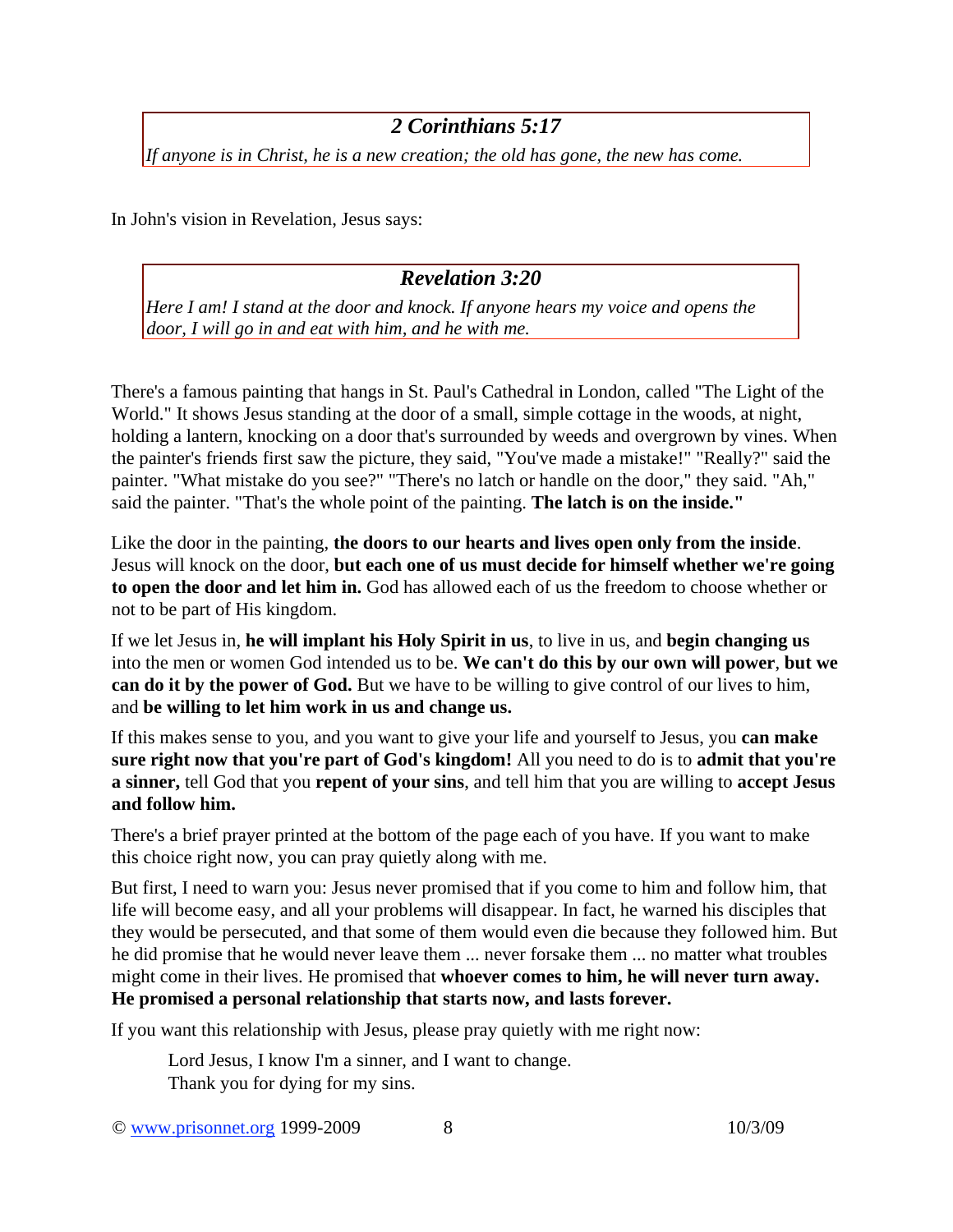I ask you to come into my life as my Savior and my Lord, and to change me into what you want me to be.

*Notes for the leader: Depending on the size of the group, have them break into small groups of four to ten. Make sure that each group has a capable leader, who can answer questions that come up about the gospel message. Make sure the groups understand how much time they have. 10 to 20 minutes is ideal. Give each group a time warning three or four minutes before they need to reassemble as a large group, so they can bring their discussion to an orderly conclusion. Then close with a prayer for those who have committed (or re-committed) their lives to Christ. This prayer might include, for example, asking that God will give them a hunger to know His word better; that they will find fellowship with a mature believer who can help them study the Bible, help them find answers to their questions, and encourage them in their walk with Christ. Ask for the Holy Spirit to work in their minds and hearts to enable them to communicate with God in prayer and to resist temptation.* 

*If circumstances permit, it's a good idea to walk around and listen to each group discussion so that you can help out with any "difficult" questions.* 

*For this lesson, the handout sheet serves as the "Take-Home Thoughts" page.* 

# **Understanding the Gospel**

### **1. SALVATION IS A GIFT FROM GOD**

*The wages of sin is death, but the gift of God is eternal life through Christ Jesus our Lord. (Romans 6:23)* 

*It is by grace you have been saved, through faith – and this not from yourselves, it is the gift of God. (Ephesians 2:8)*

### **2. OUR SIN IS WHAT SEPARATES US FROM GOD**

*If we claim to be without sin, we deceive ourselves, and the truth is not in us. (1 John 1:8)* 

*All have sinned and fall short of the glory of God. (Romans 3:28)*

### **3. GOD SENT HIS SON INTO THE WORLD TO RESCUE US FROM OUR SINS**

*For God so loved the world that he gave his one and only son, that whoever believes in him shall not perish but have everlasting life. For God did not send his Son into the world to condemn the world, but to save the world through him. Whoever believes in him is not condemned; whoever does not believe stands condemned already because he has not believed in the name of God's one and only Son. (John 3:16-18)*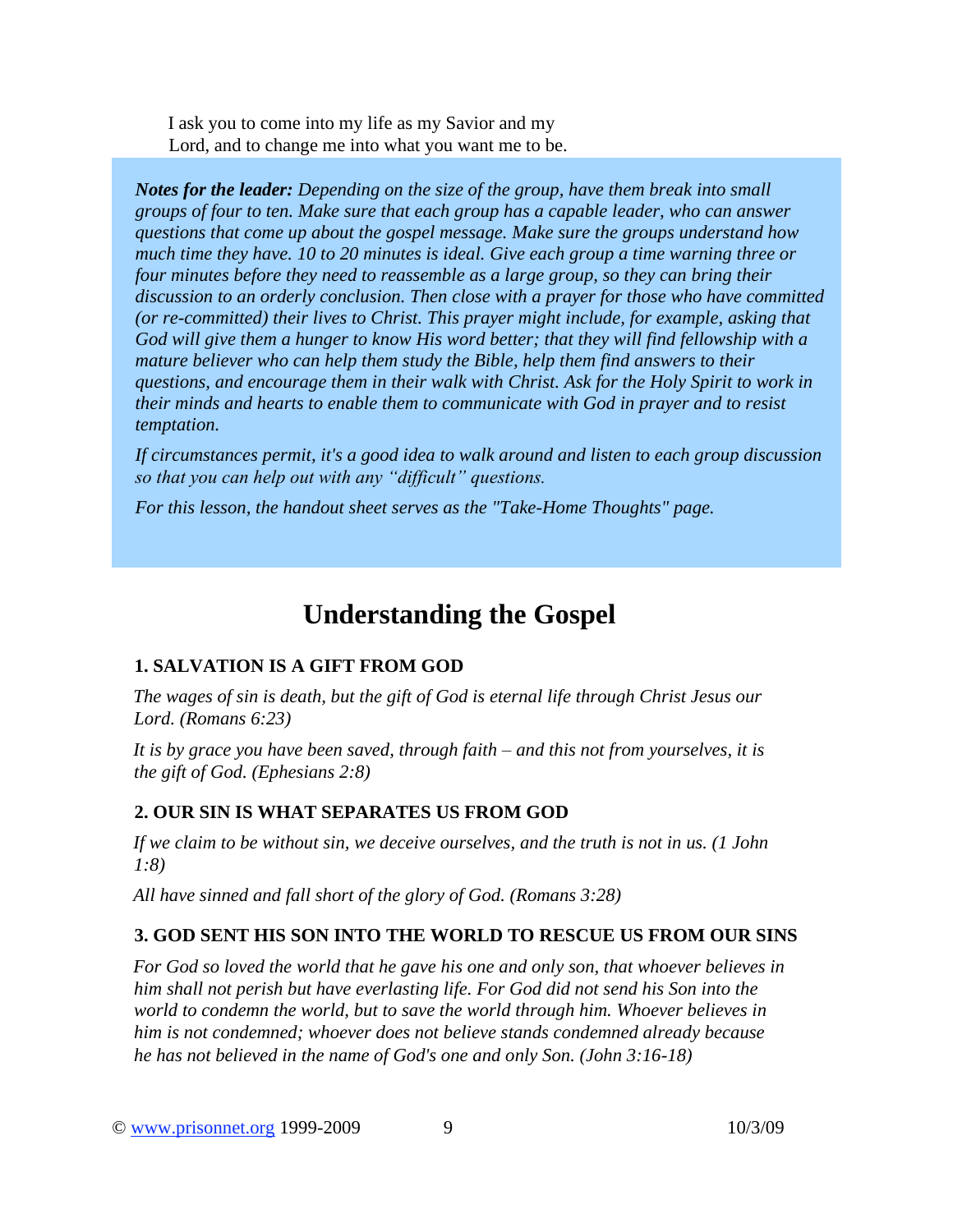*God demonstrates his own love for us in this: while we were still sinners, Christ died for us. (Romans 5:8)* 

*I am the way, the truth, and the life. No one comes to the Father except through me. (John 14:6)* 

*Salvation is found in no one else; for there is no other name under heaven given to men by which we must be saved. (Acts 4:12)*

### **4. YOU MUST PUT YOUR FAITH AND TRUST IN JESUS CHRIST**

*Unless you change and become like little children, you will never enter the kingdom of heaven. (Matthew 18:3)* 

*Whoever hears my word and believes him who sent me has eternal life and will not be condemned; he has crossed over from death to life. (John 5:24)* 

*Therefore, if anyone is in Christ, he is a new creation; the old has gone, the new has come. (2 Corinthians 5:17)* 

*Here I am! I stand at the door and knock. If anyone hears my voice and opens the door, I will go in and eat with him, and he with me. (Revelation 3:20)*

#### **5. YOU CAN GIVE YOUR LIFE TO JESUS RIGHT NOW**

Lord Jesus, I know I'm a sinner, and I want to change. Thank you for dying for my sins. I ask you to come into my life as my Savior and my Lord, and to change me into what you want me to be.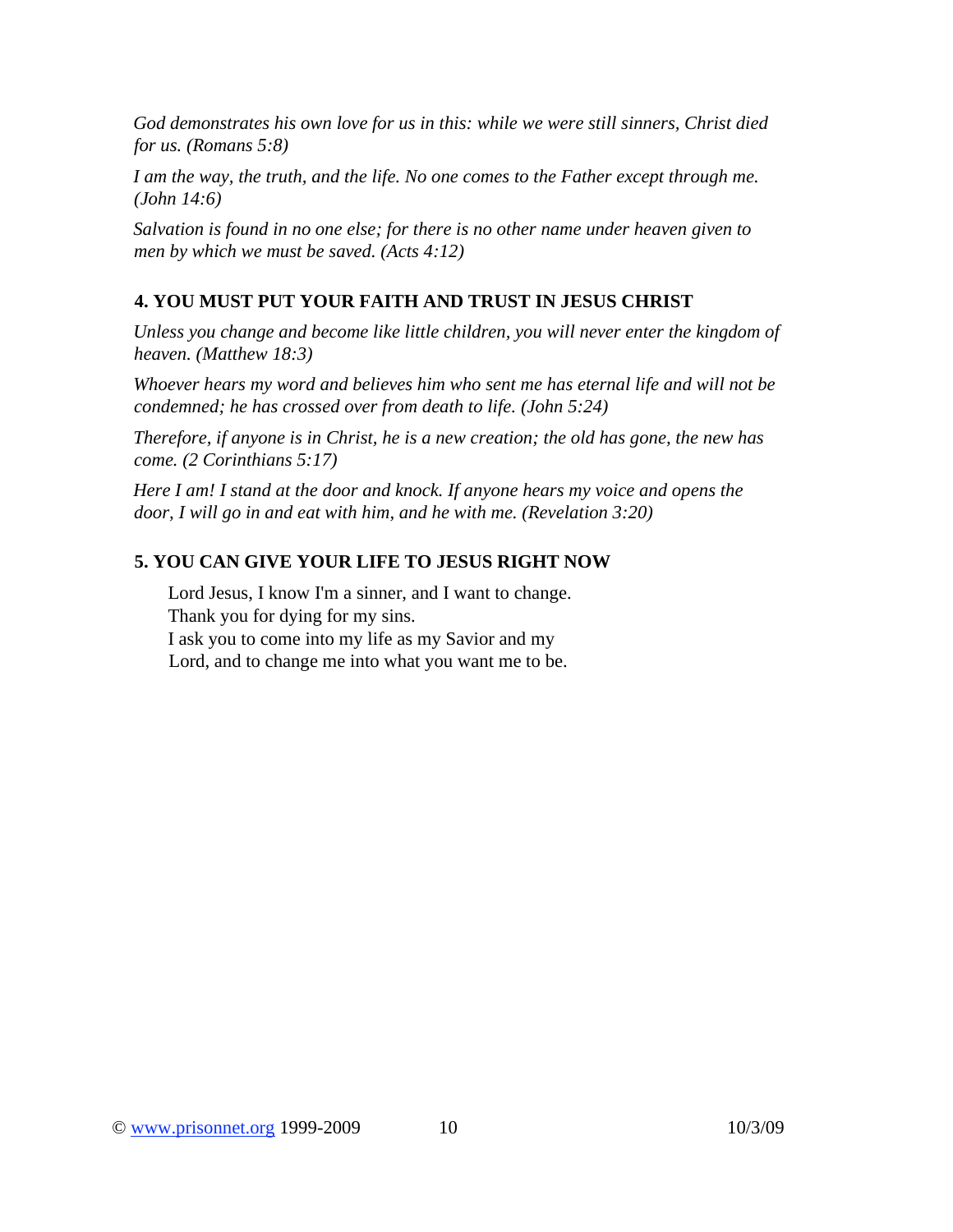# **Growing in Christ Lesson 2: Temptation**

*Notes for the leader: This is the second in a series of lessons about "Growing in Christ." This lesson focuses on a problem every one of us has to face every day -- dealing with temptation.* 

### **Introduction**

The first lesson in this series focused on the important step of faith that you must take to become a follower of Jesus Christ and a member of his Church and his Kingdom. Jesus promised that if we sincerely commit ourselves to following him, he will forgive our sins. He also promised that He will be with each one of us forever, wherever we go and whatever happens to us. *(Matthew 28:20, Hebrews 13:5)* 

Jesus did **not** promise that if you choose to follow him, all your problems will disappear. In fact, he warned his disciples that many of them were going suffer, and some of them would even die, because they followed him. *(John 15:20)*

The apostle James wrote about the trials and temptations that will come into our lives, even after we become followers of Christ:

### *James 1:2-4*

*Consider it pure joy, my brothers, whenever you face trials of many kinds, because you know that the testing of your faith develops perseverance. Perseverance must finish its work so that you may be mature and complete, not lacking anything.*

James talks about keeping an **attitude of joy**, even when we face **trials**, because we know that through these trials, God is building up our faith, and that we're learning to "hang in there" and trust him (that's what **perseverance** means). God works in our lives through these experiences to help us become **"mature and complete, not lacking anything."** 

God doesn't send us trials to punish us. Rather **He allows us to go through trials** that come upon us as part of our lives in a sinful world -- and often because of our own actions. James says that He has a **purpose** in doing this**: to build up our faith** and to **help us grow spiritually**. For most of us, **spiritual growth seems to come mostly from what we learn during the hard times in our lives**, not the easy times. This seems to be a fact of spiritual life.

© www.prisonnet.org 1999-2009 11 10/3/09 So, what about **temptation**? Is temptation some kind of test that God puts us through to see if we pass or fail? Let's see what James says about this.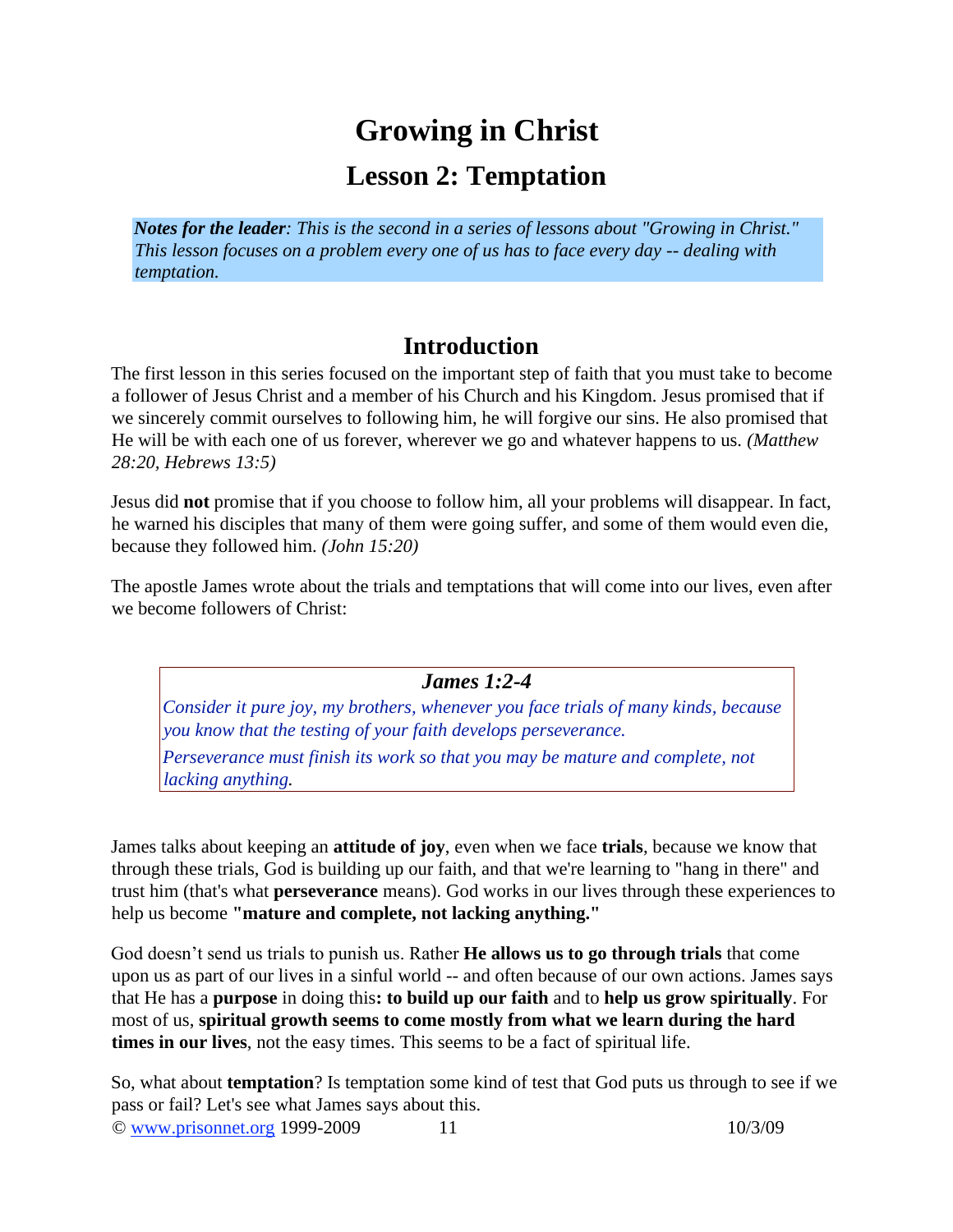### *James 1:13-15*

*When tempted, no one should say, "God is tempting me." For God cannot be tempted by evil, nor does he tempt anyone; but each one is tempted when, by his own evil desire, he is dragged away and enticed.* 

*Then, after desire has conceived, it gives birth to sin; and sin, when it is fullgrown, gives birth to death.*

Where does James say that **temptation** comes from?

He says **temptation starts inside of you**, and it will grow and lead you into sin, unless you seek God's help to deal with it. Sometimes we talk about other people tempting us, **but there's no way that anyone can tempt you with something you don't already want!** If you don't want it, then dealing with it is easy, and it's not really a temptation!

So, how can we deal with temptation? Let's look **at one of the most important promises in all of scripture.** 

### *1 Corinthians 10:13*

*No temptation has seized you except what is common to man. And God is faithful; he will not let you be tempted beyond what you can bear. But when you are tempted, he will also provide a way out so that you can stand up under it.* 

What is Paul telling us in this verse?

First, he's saying that **everybody faces temptation**, all our lives. Temptation may take different forms for different people, but we all face it. My greatest temptation may not bother you at all, and your temptation may be no problem for me. But we **all** have to deal with temptation of some kind.

Second, he's reminding us **that God is faithful.** He knows us, he understands us, he loves us, and he will stick with us if we put our faith and trust in him.

Third, he's telling us that **God has promised that he won't let us face temptation that's too strong for us**, and that **He will always make sure that there's a way out** of whatever temptation comes to us. This promise is so important that **everyone should memorize this verse,** so that it will come to your mind whenever temptation "seizes" you.

Since all of us face temptation every day, this is an area where we all have plenty of experience. And that's what our discussion questions are about.

*Notes for the leader: Hand out copies of the Small-Group Discussion Questions to each person. Depending on the size of the group, have them break into small groups of four to ten. Make sure that each group has a capable leader, who can keep the discussion moving and well-focused. Make sure the groups understand how much time they have. 15 minutes* 

© www.prisonnet.org 1999-2009 12 10/3/09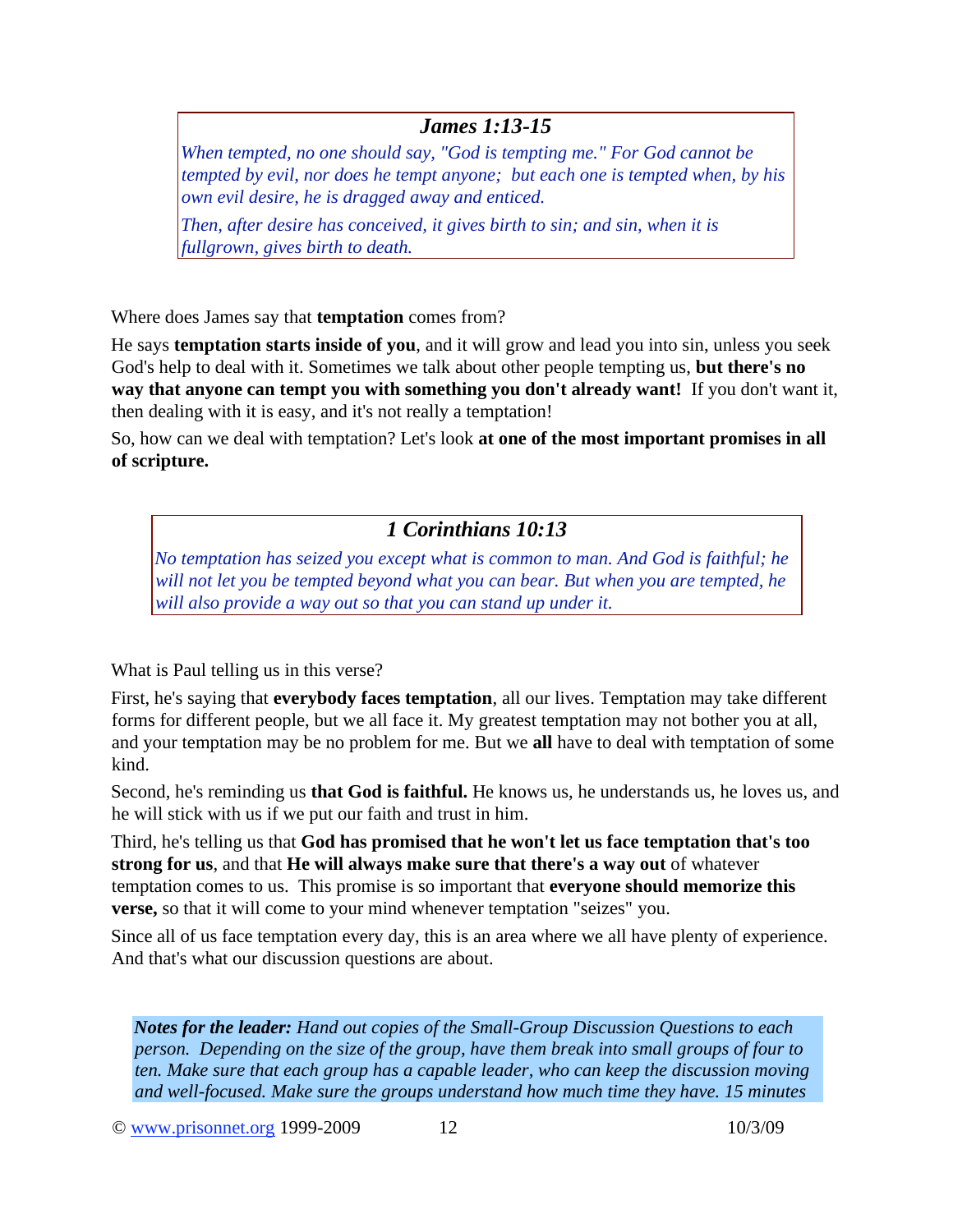*should be a minimum. 20 minutes is better. Give each group a time warning three or four minutes before they need to reassemble as a large group, so they can bring their discussion to an orderly conclusion.*

### **Follow-up Discussion**

*Notes for the leader: The main purpose of the follow-up discussion is to make sure that each small group has grasped the main ideas of the study. You can skim quickly through the answers if it seems clear that everybody understands them. If not, pick a group that "got it" and have them explain the answers.*

*If circumstances permit, it's a good idea to walk around and listen to each group discussion so that you know who "got it" and who didn't.*

1. What are the best ways you have found for dealing with temptation?

Prayer -- call for God's help right away!

Fleeing -- get away from the source or place of temptation as fast as you can. Seeking help from other Christians, who can pray with us, and perhaps share how they have dealt with similar temptations.

Reciting scripture, as Jesus did when he was tempted by Satan.

Focusing our minds on other thoughts -- perhaps a hymn or a praise song.

2. How can we prepare ourselves for temptation before it comes?

Stay away from anywhere we know temptation is likely to be! (We are rarely seized by a new temptation -- for most of us, it's usually the same temptations, over and over!) Learn the scriptures. They will not come into our minds when we are facing temptation unless we put them there first, by reading them, understanding them, and memorizing them. Turn to mature Christians for help. Talk to them. Pray with them. Seek help from Christian support groups of people who are dealing with the same kinds of temptations that you are. We can often learn a lot from each other.

3. If we find we have failed, and given in to temptation, what should we do?

Repent, confess, ask God for forgiveness. Let's read 1 John 1:9 ...

### *1 John 1:9 - 2:6*

*If we confess our sins, he is faithful and just and will forgive us our sins and purify us from all unrighteousness.* 

*If we claim we have not sinned, we make him out to be a liar and his word has no place in our lives.* 

*My dear children, I write this to you so that you will not sin. But if anybody does sin, we have one who speaks to the Father in our defense —Jesus Christ, the Righteous One.*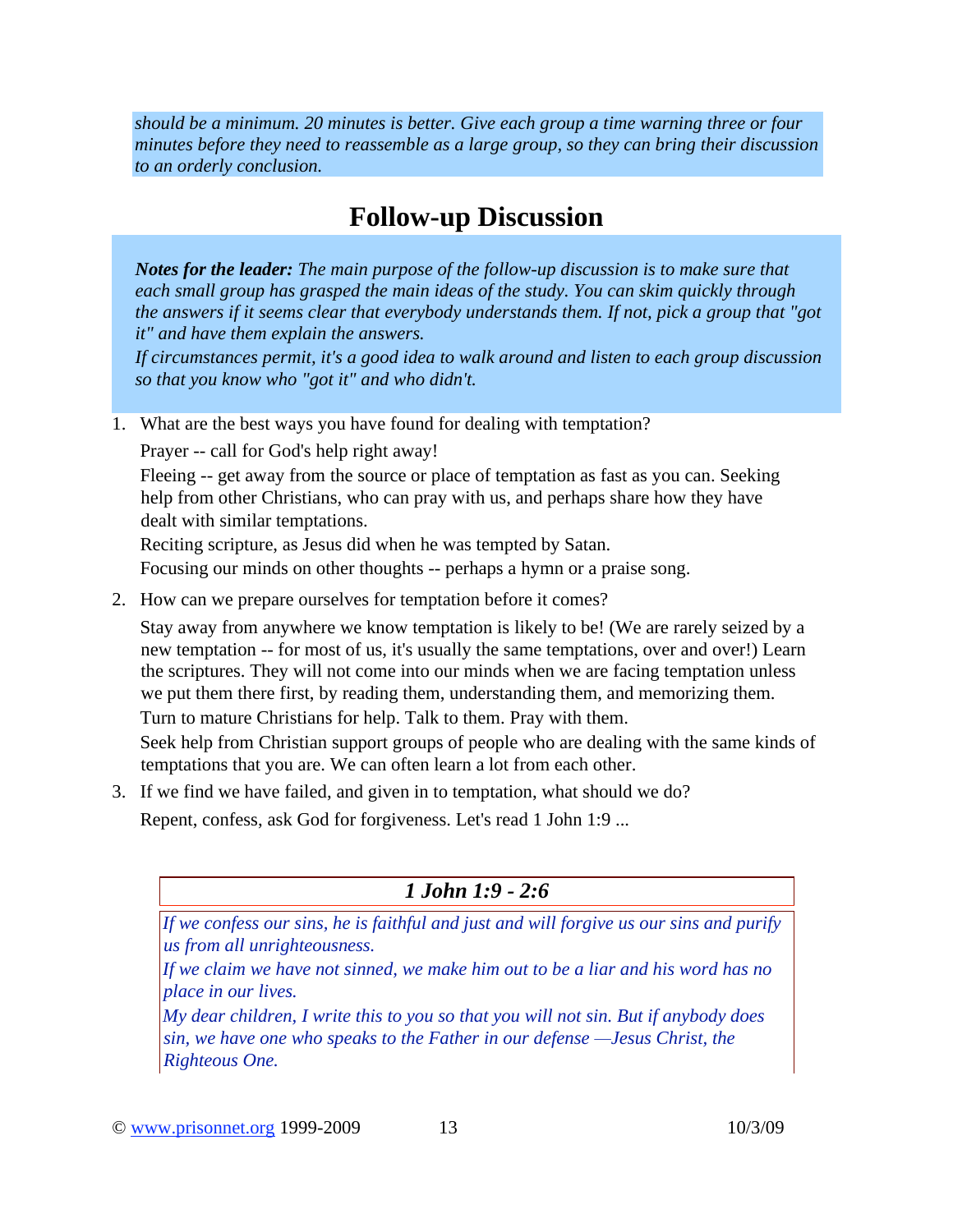*He is the atoning sacrifice for our sins, and not only for ours but also for the sins of the whole world. We know that we have come to know him if we obey his commands. The man who says, "I know him," but does not do what he commands is a liar, and the truth is not in him. But if anyone obeys his word, God's love is truly made complete in him. This is how we know we are in him:* 

*Whoever claims to live in him must walk as Jesus did.* 

Let's close with the wonderful benediction from the book of Jude:

### *Jude 24-25*

*To him who is able to keep you from falling and to present you before his glorious presence without fault and with great joy --* 

*to the only God our Savior be glory, majesty, power and authority, through Jesus Christ our Lord, before all ages, now and forevermore! Amen.* 

*Notes for the leader: Before the group leaves, make sure everyone has a copy of the "Take-Home Thoughts" handout. This will help them remember the things discussed in the lesson. Some of them may also use these handouts to explain the lesson to a cell-mate or in a letter they write to their families. You never know how far the lesson materials may travel, or whose life may be affected by them!*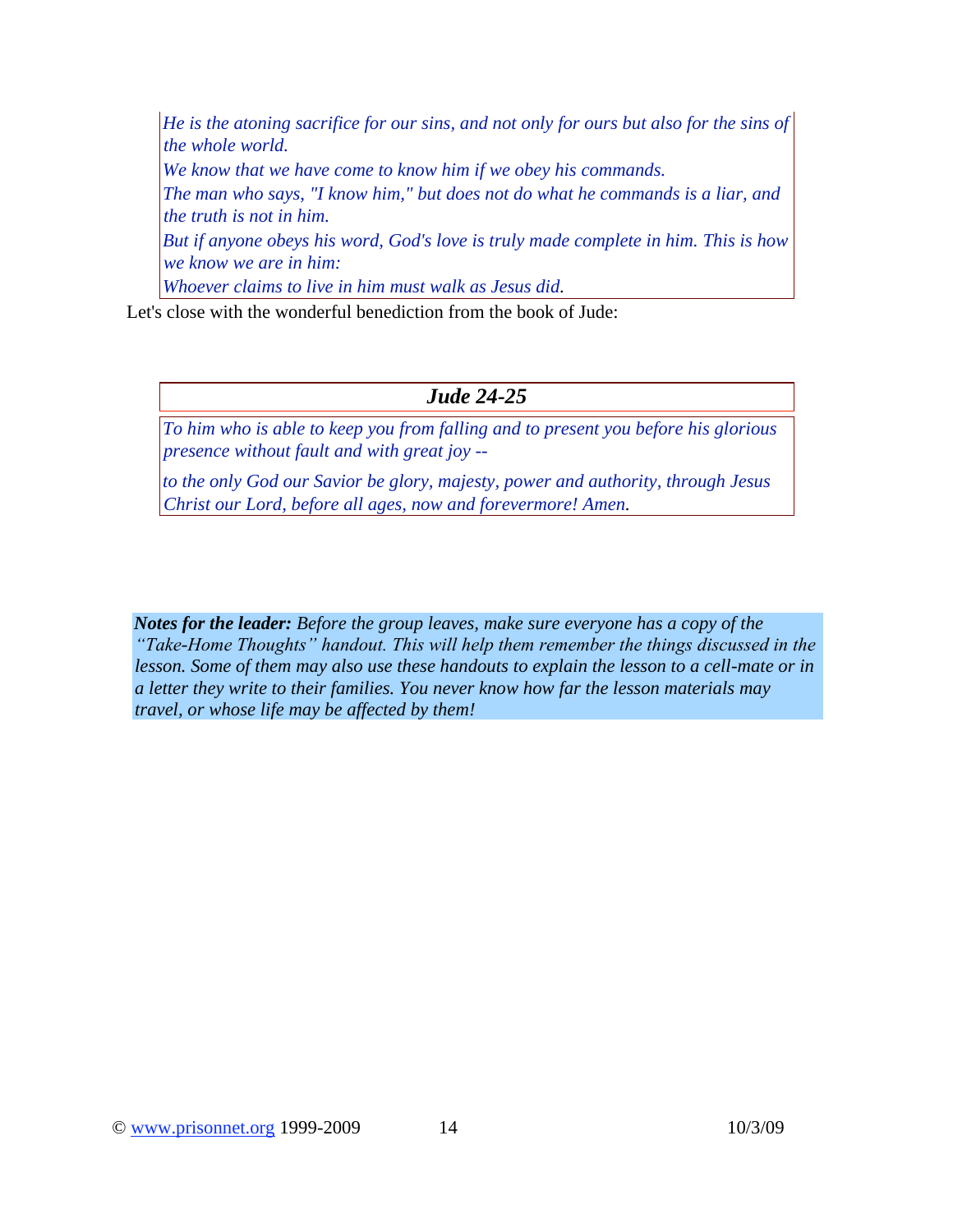# **Small-Group Discussion Questions**

### **Dealing with Temptation** *(1 Corinthians 10:13)*

*No temptation has seized you except what is common to man. And God is faithful; he will not let you be tempted beyond what you can bear. But when you are tempted, he will also provide a way out so that you can stand up under it. (1 Corinthians 10:13)* 

- 1. What are the best ways you have found for dealing with temptation?
- 2. How can we prepare ourselves for temptation before it comes?
- 3. If we find we have failed, and given in to temptation, what should we do?

### *Take-home Thoughts About ...*

### **Dealing with Temptation**

*When tempted, no one should say, "God is tempting me." For God cannot be tempted by evil, nor does he tempt anyone; but each one is tempted when, by his own evil desire, he is dragged away and enticed. (James 1:13-14)* 

God doesn't tempt us, but he allows us to go through trials and temptations in order **to strengthen us spiritually.** For most of us, **spiritual growth** comes from what we learn during **hard times**, not easy times!

Where does **temptation** come from? James says that it **starts inside of me,** and it will grow and **lead me into sin, unless I seek God's help** to deal with it. There's no way that anyone can tempt me with something I don't already want!

*No temptation has seized you except what is common to man. And God is faithful; he will not let you be tempted beyond what you can bear. But when you are tempted, he will also provide a way out so that you can stand up under it. (1 Corinthians 10:13)* Our responsibility is to **look for the way out that God has promised to provide.**

We can deal with temptation by **praying for God's help**; by **asking mature Christians to pray** with us; by **quoting scripture we have memorized**, as Jesus did when he was tempted personally by Satan himself. *(See Matthew 4:1-11.)*

We should learn to **stay away from people and places where we know we'll face temptation**. And if we find ourselves suddenly facing temptation, we should **get away from it as fast as we can.**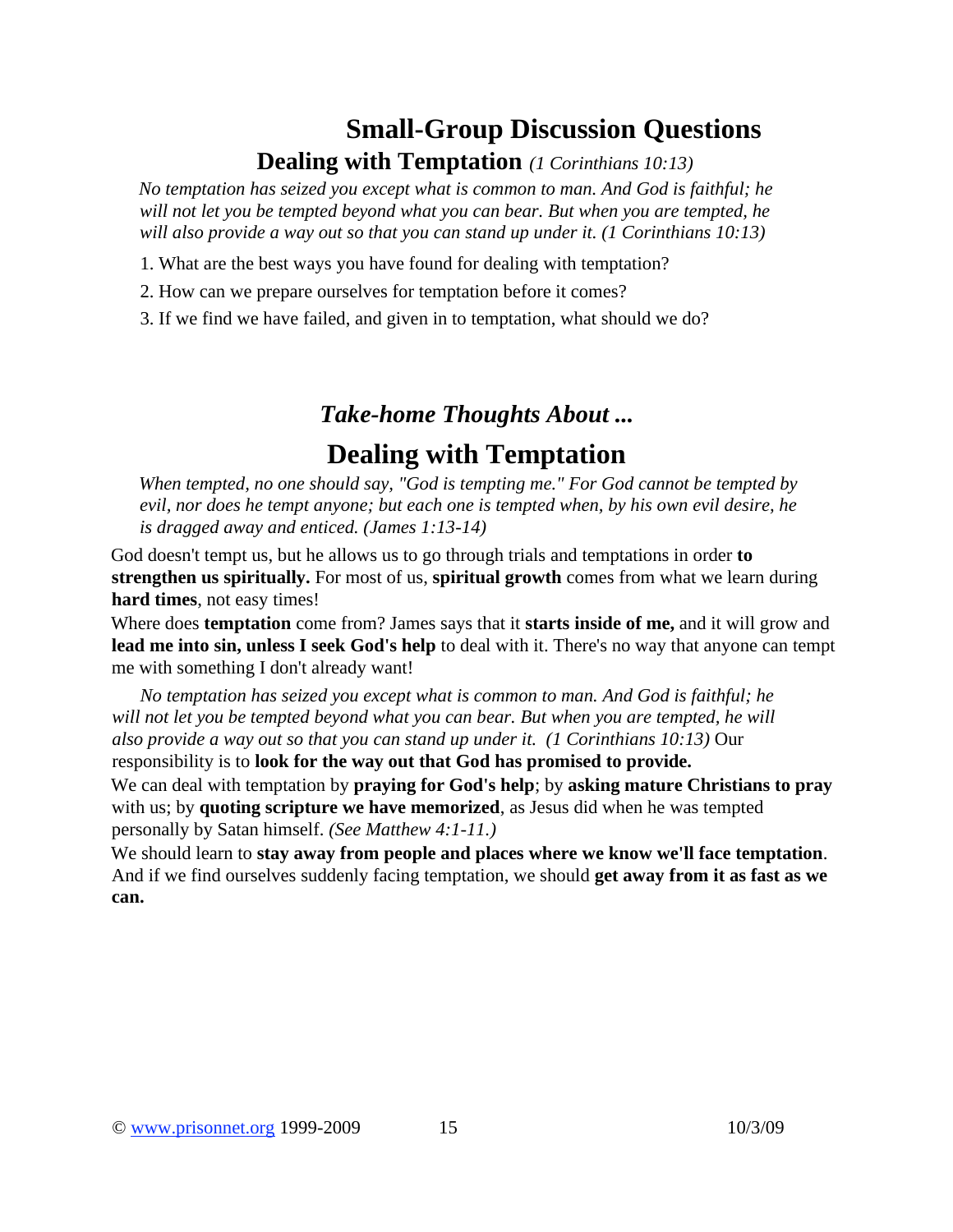# **Growing in Christ Lesson 3: Confession**

*Notes for the leader: This is the third in a series of lessons about "Growing in Christ." This lesson focuses on the importance of repentance and confessing our sins quickly whenever we realize we have sinned or fallen short of what God wants of us. It also touches topics that are often of great concern to prisoners -- "Can I lose my salvation?" and "Have I committed the Unforgivable Sin?"*

### *Introduction*

The first lesson in this series focused on the important step of faith that you must take to become a follower of Jesus Christ and a member of his Church and his Kingdom. The second lesson focused on dealing with temptation -- a reality that all of us have to deal with every day, even after we make a commitment to follow Jesus! We studied God's promise that *He will not allow us to be tempted beyond what we can bear, but when we are tempted, he will always provide a way out.(1 Cor 10:13)* We learned that we need His help to avoid sinning – if we try to do it on our own spiritual strength alone, we're going to fail.

This lesson focuses on what happens when someone sins after he becomes a Christian. This is a subject that we are often asked about, both in prison ministry and outside of prisons. Many people get worried that their sins may not be forgiven, and that they may lose their salvation. This is a serious subject -- one that Christian teachers have had different opinions about over the centuries. This is a subject that needs to be studied and understood!

First, let's review some of the promises that Jesus made to those who follow him:

### *John 5:24*

*I tell you the truth, whoever hears my word and believes him who sent me has eternal life, and will not be condemned; he has crossed over from death to life.* 

### *John 6:37-39*

*All that the father gives me will come to me, and whoever comes to me I will never drive away.* 

*For I have come down from heaven not to do my will but the will of him who sent me.* 

*And this is the will of him who sent me, that I shall lose none of all that he has given me, but raise them up at the last day.*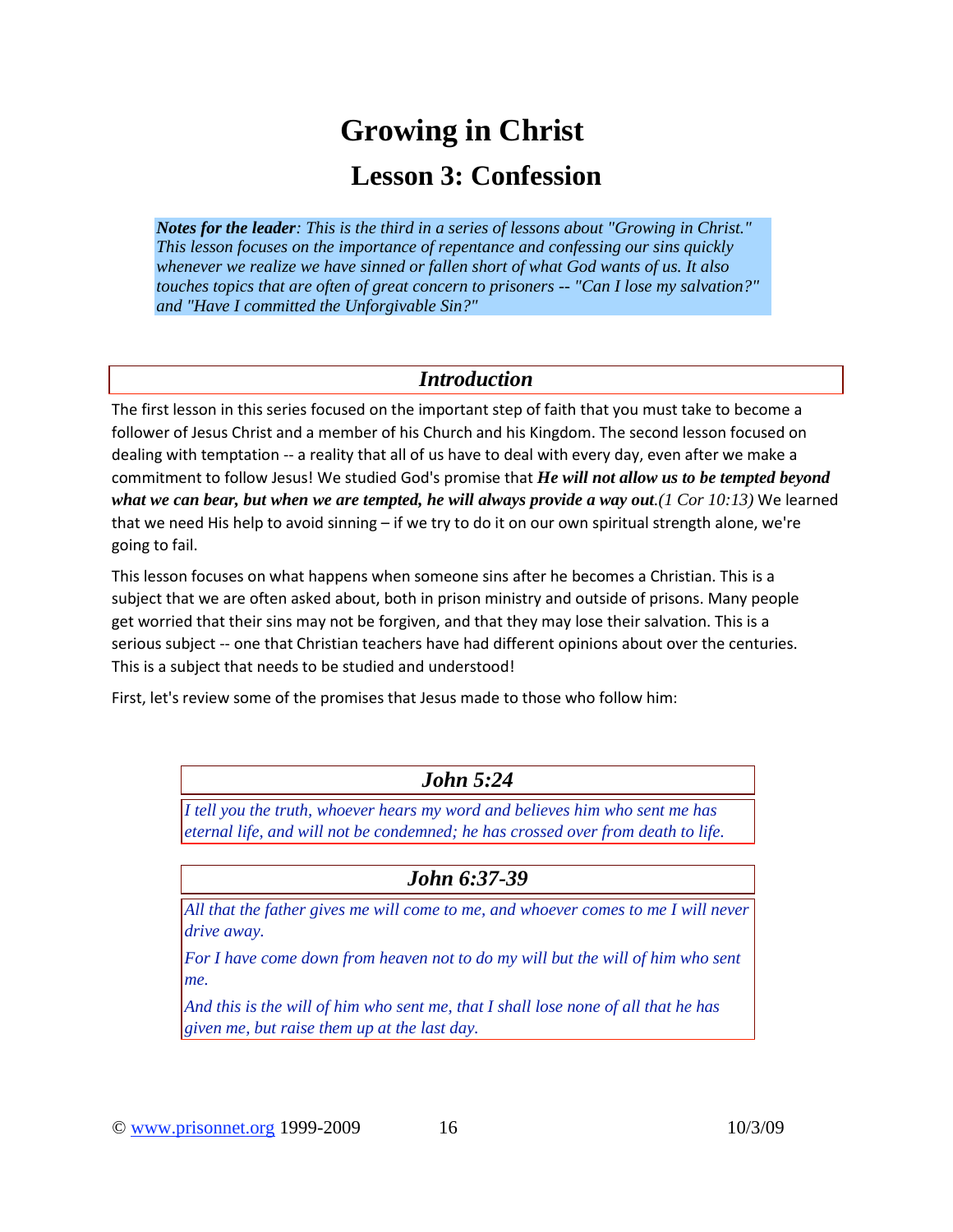These verses promise that **if you make a sincere commitment to follow Jesus, you become part of his Kingdom forever.** He has **set you free** from the power of sin. **You don't have to sin any more!**  And he has promised to protect you from temptations that are too strong for you; he has promised that he will make **sure there will always be a way out!** 

So, then -- what happens when we sin? Are we **always** forgiven, no matter how many times we sin? If so, **why can't we just go ahead and do whatever we feel like?** Why do we need to worry about sin any more?

Look at 1 John 1:8. This letter was written by Jesus' disciple John when he was a very old man. **It is written to believers** and it talks about this very subject.

### *1 John 1:8 – 2:6*

*If we claim to be without sin, we deceive ourselves and the truth is not in us.* 

*If we confess our sins, he is faithful and just and will forgive us our sins and purify us from all unrighteousness.* 

*If we claim we have not sinned, we make him out to be a liar and his word has no place in our lives.* 

*My dear children, I write this to you so that you will not sin. But if anybody does sin, we have one who speaks to the Father in our defense —Jesus Christ, the Righteous One.* 

*He is the atoning sacrifice for our sins, and not only for ours but also for the sins of the whole world.* 

*We know that we have come to know him if we obey his commands.* 

*The man who says, "I know him," but does not do what he commands is a liar, and the truth is not in him.* 

*But if anyone obeys his word, God's love is truly made complete in him. This is how we know we are in him:* 

*Whoever claims to live in him must walk as Jesus did.*

There are two important principles that John is giving us here:

- **you must never sin deliberately.**
- **you must never fool yourself into thinking that you are no longer a sinner.**

There is a big difference between **sinning because of weakness** and **sinning deliberately!** You must never fall into the trap of saying, "I can go ahead and do this ... then I'll confess it to God, and he'll forgive me**!" If you do that, you are taking God to be a fool!** And that is a **very** dangerous thing to do! God **knows** what's in your heart. He **knows** if you're sincere or not. **You can fool other people**, but **you can't fool Him!** The greatest danger is that **you may fool yourself.** That's what John is warning us about in this passage.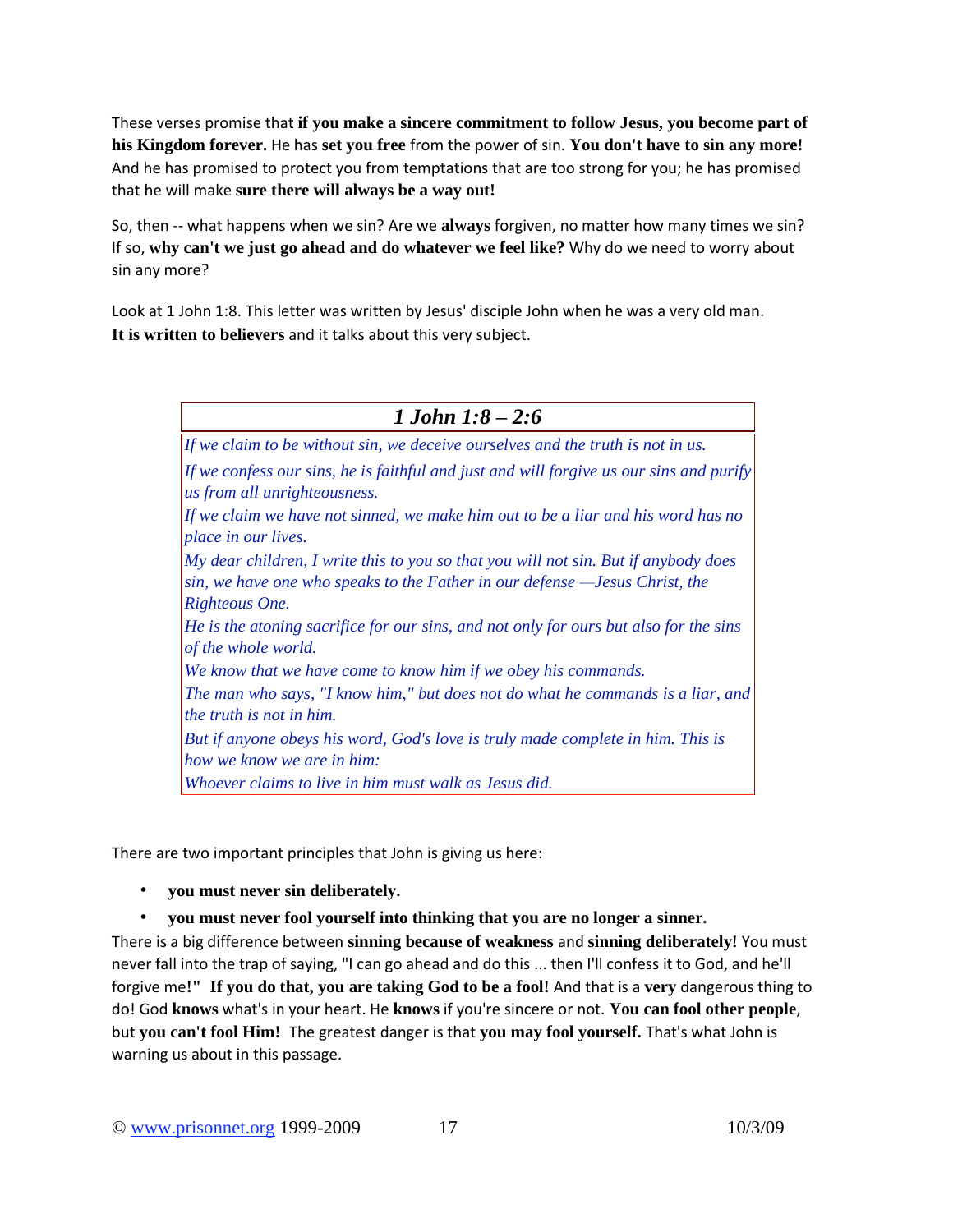*Notes for the leader: Hand out copies of the Small-Group Discussion Questions to each person. Depending on the size of the group, have them break into small groups of four to ten. Make sure that each group has a capable leader, who can keep the discussion moving and well-focused. Make sure the groups understand how much time they have. 15 minutes should be a minimum. 20 minutes is better. Give each group a time warning three or four minutes before they need to reassemble as a large group, so they can bring their discussion to an orderly conclusion.*

### **Follow-up Discussion**

*Notes for the leader: The main purpose of the follow-up discussion is to make sure that each small group has grasped the main ideas of the study. You can skim quickly through the answers if it seems clear that everybody understands them. If not, pick a group that "got it" and have them explain the answers.*

*If circumstances permit, it's a good idea to walk around and listen to each group discussion so that you know who "got it" and who didn't.*

1. If we, as Christians, pretend that we never sin, how does this affect our relationship with God? *(1 John 1:10)*

We make God out to be a liar, and his truth is not in us!

2. If we fall into sin and quickly confess our sins to God, how will he deal with us? *(1 John 1:9)*

He is faithful and just, and will purify us from our unrighteousness...

3. Why is God willing to forgive our sins? *(1 John 2:1-2)*

Because of the atoning sacrifice of Christ, which God had planned from the very beginning of the world.

There is **always** a penalty for sin. God **never** says, "Sin doesn't matter." But **He** has paid the penalty for our sin **Himself**! All we need to do is to **surrender** ourselves to Him and make Jesus Christ the Lord of our lives.

4. How can we test ourselves to see if we are living a Christian life? *(1 John 2:3-6)*

We must make sure that we are obeying his commands, that we are walking as Jesus walked. It does no good to **"talk the talk"** if you're not **"walking the walk"!**

5. Is it possible to be sure that you have eternal life? *(1 John 5:12-13)*

Yes! That's why John says he is writing this letter! He doesn't want the young Christians to worry about losing their salvation. As long as they are sincere in their commitment to Christ, they (and we) are safe. Remember the verses we read earlier?

*Whoever comes to me I will never drive away ... And this is the will of him who sent me, that I shall lose none of all that he has given me, but raise them up at the last day. (John 6:37,39)*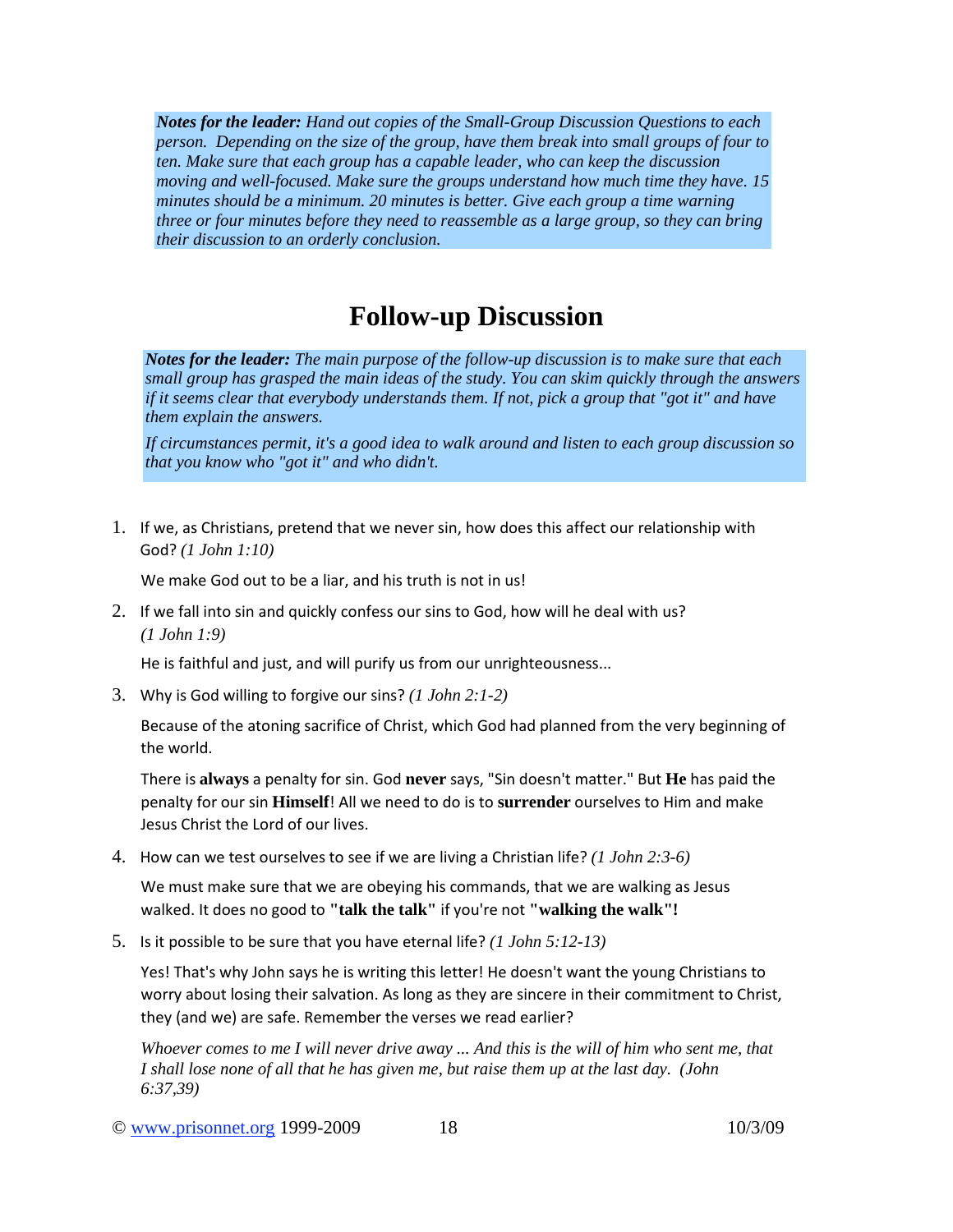Now let's deal with two more questions: **really tough questions:**

- Is it possible for someone who has proclaimed his faith in Christ to lose his salvation?
- How can you be sure you haven't committed the "unforgivable sin" that Jesus talks about?

What happens when someone who seems to believe in Jesus returns to sin, and ends up rejecting the faith? Is he saved, or not? Does Jesus' promise still hold – that he will lose none of those the Father has given him?

Perhaps the person who turns away from Jesus was never really sincere in the first place. Perhaps he was. Here's the heart of the problem: we're dealing with something that is **private, only between God and that person.** We can't tell if he was sincere ... but **God** knows!

The question of whether someone who is really saved can ever lose his salvation is a question that theologians have argued about for centuries. Here's a "middle-of-the-road" answer: If you were **really sincere** in your comment to Jesus, **you will come back** to him, even if it takes many years to do so, and he will wait for you. If you **weren't sincere, you won't come back.** 

Sometimes people ask, "What if I get killed before I come back to Jesus." The best answer to this is, "Why take that chance? Come back now!"

Now, what about the "unforgivable sin" that Jesus talks about in these verses:

### *Matthew 12:31-32*

*And so I tell you, every sin and blasphemy will be forgiven men, but the blasphemy against the Spirit will not be forgiven.* 

*Anyone who speaks a word against the Son of Man will be forgiven, but anyone who speaks against the Holy Spirit will not be forgiven, either in this age or in the age to come.*

To understand why Jesus is saying this, you must read the earlier part of this chapter. The religious leaders have been following Jesus around, watching him heal the sick, the blind, and the crippled. They have been accusing Jesus of breaking the Jewish Law, because he even heals people on the Sabbath! The poor "sinners" have been rejoicing and following Jesus, but the religious leaders have become more and more opposed to Jesus and have begun to plot to kill him.

Finally, in a major confrontation in chapter 12 of Matthew, the religious leaders accuse Jesus of doing these miracles by the power of Satan! Jesus first points out to them that their argument is completely absurd -- it makes no sense that Satan would allow his own power to be used to destroy himself. But then Jesus warns the religious leaders with some of the strongest words in all of the Bible: "If you, even though you are the religious leaders, are **so far gone spiritually that you can no longer tell the difference between the work of God and the work of Satan, then there's no longer any hope for you!"** 

© www.prisonnet.org 1999-2009 19 10/3/09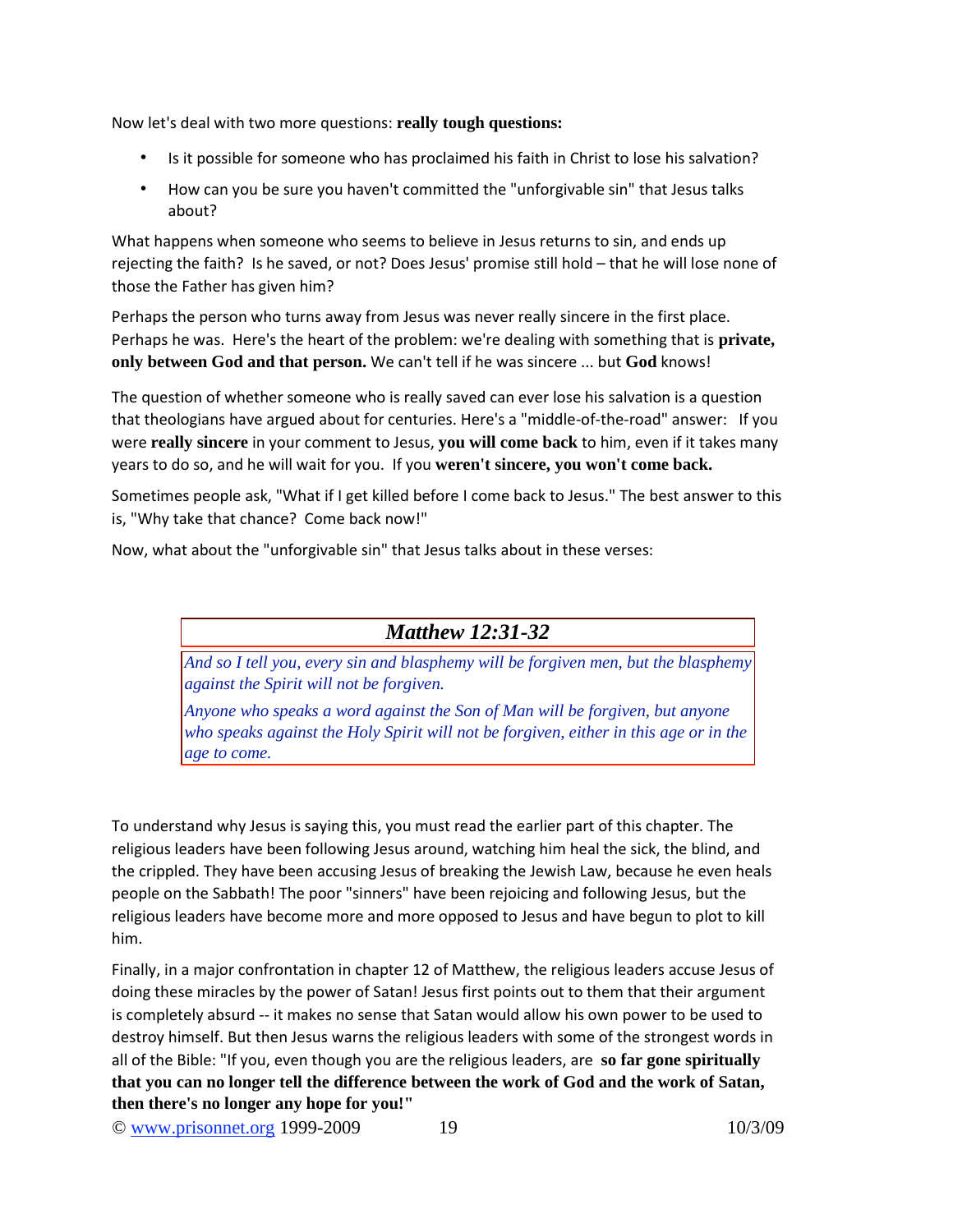Jesus **never** said anything like this to ordinary people -- only to the religious leaders who **thought they were not sinners** and **didn't need to be forgiven**. To the people **who knew that they were sinners**, and **were willing to admit it,** Jesus gave a message of **encouragement, hope, and power.** 

So here's the answer to the question of whether you have committed the "unforgivable sin": **If you know you're a sinner, that is proof that you haven't committed the unforgivable sin!**

*Notes for the leader: Before the group leaves, make sure everyone has a copy of the "Take-Home Thoughts" handout. This will help them remember the things discussed in the lesson. Some of them may also use these handouts to explain the lesson to a cellmate or in a letter they write to their families. You never know how far the lesson materials may travel, or whose life may be affected by them!*

# **Small-Group Discussion Questions**

**Confessing Our Sins** *(1 John 1:8 - 2:6; 5:12-13)*

- 1. If we, as Christians, pretend that we never sin, how does this affect our relationship with God? *(1 John 1:10)*
- 2. If we fall into sin and quickly confess our sins to God, how will He deal with us? *(1 John 1:9)*
- 3. Why is God willing to forgive our sins? *(1 John 2:1-2)*
- 4. How can we test ourselves to see if we are living a Christian life? *(1 John 2:3-6)*
- 5. Is it possible to be sure that you have eternal life? *(1 John 5:12-13)*
- 1. Why is God willing to forgive our sins? *(1 John 2:1-2)*
- 2. How can we test ourselves to see if we are living a Christian life? *(1 John 2:3-6)*
- 3. Is it possible to be sure that you have eternal life? *(1 John 5:12-13)*

### *Take-home Thoughts About ...*

### **Confessing Our Sins**

Many Christians worry about "losing their salvation" when they sin. This is a serious issue, which Bible teachers have argued about for hundreds of years. **Will God always forgive us**, no matter how many times we sin? If so**, why can't we just go ahead and sin all we want**, knowing that He will just forgive whatever we do?

First, remember what Jesus promised: *All that the Father gives to me will come to me, and whoever comes to me I will never drive away.... And this is the will of him who sent me, that I shall lose none of all that he has given me, but raise then up at the last day. (John 6:37-39)* 

© www.prisonnet.org 1999-2009 20 10/3/09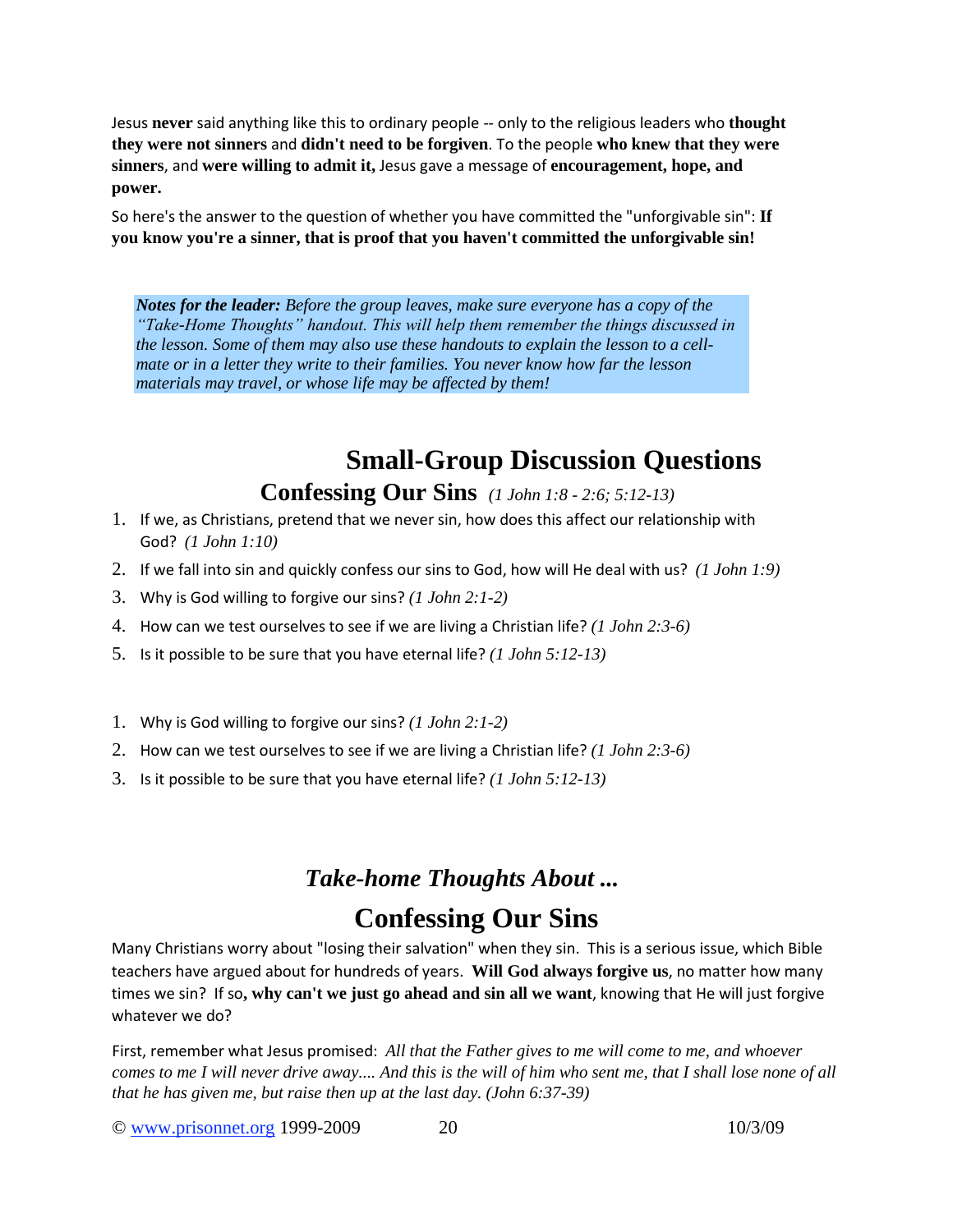If you make a **sincere commitment to follow Jesus**, he **sets you free from the power of sin**, so that **you don't have to sin any more**. **He protects you from temptations** that are too strong for you, and makes sure there is always a way out.

But you still have **freedom to choose** whether to follow him or not. **He will never drive you away** – but if you choose to do so, **you can walk away from him,** as the son did in Jesus's story *(Luke 15).* He will let you go, then wait for you to decide to **come back to him**. Don't take the chance that you may die before coming back! If you need to come back to him and start over**, do it now!** 

God knows the difference between **sins we commit out of weakness** and **sins we commit deliberately**. How can we tell who is really sincere in their commitment to follow Jesus? We can fool each other. We may even fool ourselves. **But we can never fool God!** So don't try! If you ever find yourself saying, "I'll just go ahead and do this, then ask God to forgive me later," **fall on your knees** right then **and ask him to protect you** from thoughts like this*! (See 1 John 1:8 – 2:6.)*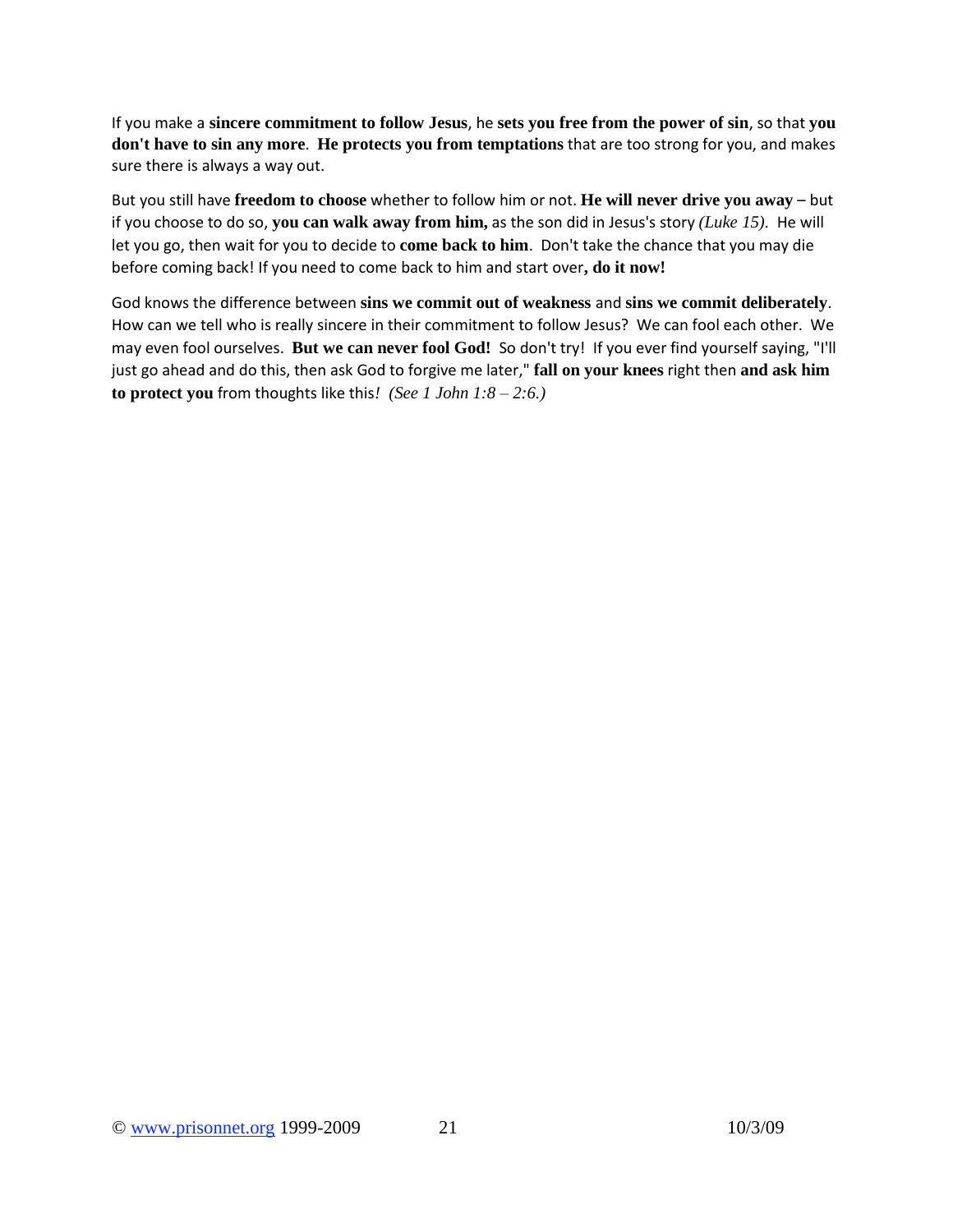# **Growing in Christ Lesson 4: Fruit**

*Notes for the leader: This is the fourth in a series of lessons about "Growing in Christ." This lesson focuses on the blessings God wants every Christian to experience in his or her life -- love, joy, peace, patience, and more ... and some things we need to do to allow this "Fruit of the Spirit" to grow.*

### *Introduction*

The first lesson in this series focused on the important step of faith that you must take to become a follower of Jesus Christ and a member of his Church and his Kingdom. The second lesson focused on dealing with temptation -- a reality that all of us have to deal with every day, even after we make a commitment to follow Jesus! We studied God's promise that He will not allow us to be tempted beyond what we can bear, but when we are tempted, he will always provide a way out.(1 Cor 10:13) The third lesson addressed the importance of avoiding any deliberate sin – and, when we **slip** or **fall** into sin, how important it is to **admit** it quickly, to **confess** our sin to God and to those we have hurt by our sin, to **ask for forgiveness**, and to **seek God's help to** change what we're doing to make sure the same thing doesn't happen again.

In that same lesson, we learned that our goal should be to *"walk as Jesus walked"* – in all our relationships, to try to act as Jesus would: with our families, with our friends, with those in authority over us, and even with our enemies. This lesson focuses on another way to measure whether we are living a life that's pleasing to God: whether we are producing the *"fruit of the spirit."* Paul writes

### *Galatians 5:19-23*

*The acts of the sinful nature are obvious: sexual immorality, impurity and debauchery; idolatry and witchcraft; hatred, discord, jealousy, fits of rage, selfish ambition, dissensions, factions and envy; drunkenness, orgies, and the like.* 

*I* warn you, as *I* did before, that those who live like this will not inherit the *kingdom of God.* 

*But the fruit of the Spirit is love, joy, peace, patience, kindness, goodness, faithfulness, gentleness and self-control.*

But **how** does this "fruit of the spirit" grow in us? We all know believers who are not experiencing this fruit. **What can we do to make these things a reality** in our lives?

Let's look again at a passage we studied as part of the Kingdom of God series of lessons – the parable of the sower.

© www.prisonnet.org 1999-2009 22 10/3/09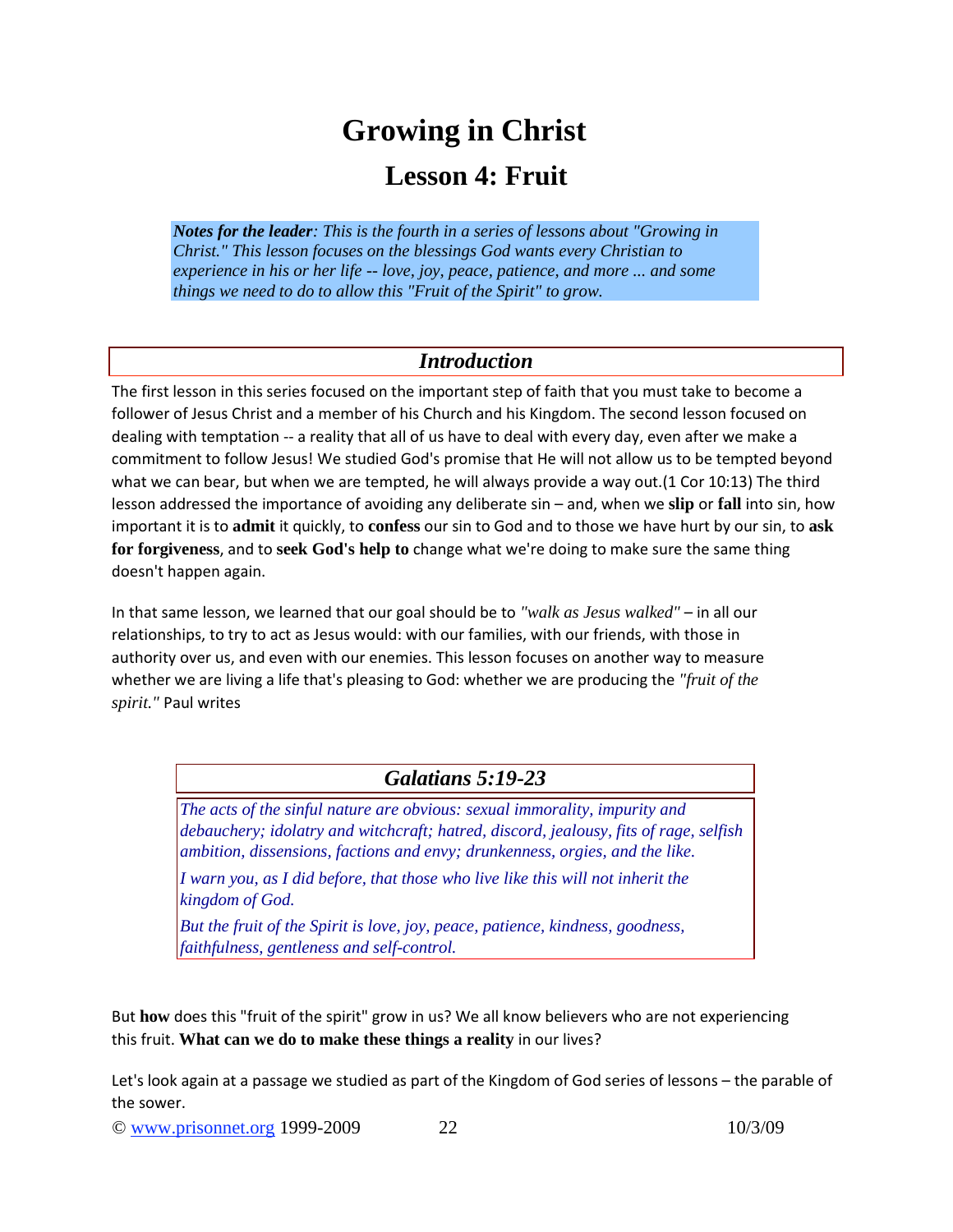### *Matthew 13:3-8 "A farmer went out to sow his seed. As he was scattering the seed, some fell along the path, and the birds came and ate it up. Some fell on rocky places, where it did not have much soil. It sprang up quickly, because the soil was shallow. But when the sun came up, the plants were scorched, and they withered because they had no root. Other seed fell among thorns, which grew up and choked the plants. Still other seed fell on good soil, where it produced a crop —a hundred, sixty or thirty times what was sown.*

Jesus goes on to quote a prophecy from Isaiah, which says that most people won't understand his parables because they don't want to understand them. Then Jesus explains the parable:

### *Matthew 13:18-23 "Listen then to what the parable of the sower means: When anyone hears the message about the kingdom and does not understand it, the evil one comes and snatches away what was sown in his heart. This is the seed sown along the path. The one who received the seed that fell on rocky places is the man who hears the word and at once receives it with joy. But since he has no root, he lasts only a short time. When trouble or persecution comes because of the word, he quickly falls away. The one who received the seed that fell among the thorns is the man who hears the word, but the worries of this life and the deceitfulness of wealth choke it, making it unfruitful. But the one who received the seed that fell on good soil is the man who hears the word and understands it. He produces a crop, yielding a hundred, sixty or thirty times what was sown."*

In the other lesson, we focused on what this parable tells us about **the initial step of commitment** each of must make to have a real relationship with God -- **accepting Christ as Savior and Lord,** and following Him. But this step of commitment isn't the **end** of the story – it's really only the **beginning**. The farmer's job isn't finished when he sows the seed – his work has just begun! He will be out in his fields every day until the harvest, making sure the plants are watered and fertilized, chasing away the rabbits, and making sure weeds don't take over the field, until finally, when the time is right, he can harvest his crop.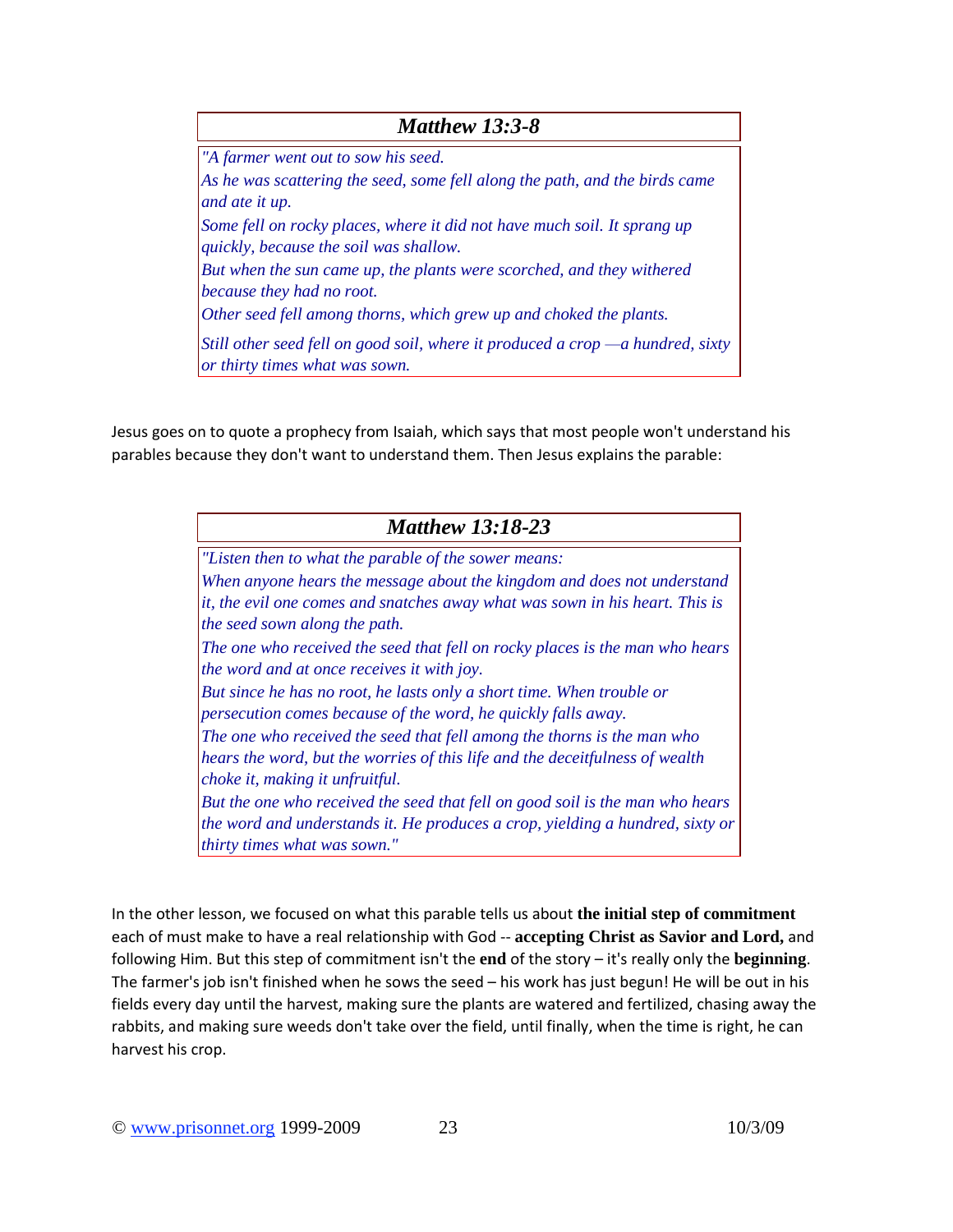In the same way, we need to pay attention every day to our spiritual lives. We need to allow the Word of God take root in our souls. We need to feed it by reading the Scriptures God has given us. We need to water it through prayer, asking God to give us the "living water" Jesus promised to everyone to comes to him. And, we need to weed our spiritual lives by getting rid of everything that is not pleasing to him.

Jesus told other parables involving seeds and weeds, a couple of which are in this same chapter. If you have extra time in the small group session, you can read and discuss these other parables.

*Notes for the leader: Hand out copies of the Small-Group Discussion Questions to each person. Depending on the size of the group, have them break into small groups of four to ten. Make sure that each group has a capable leader, who can keep the discussion moving and well-focused. Make sure the groups understand how much time they have. 15 minutes should be a minimum. 20 minutes is better. Give each group a time warning three or four minutes before they need to reassemble as a large group, so they can bring their discussion to an orderly conclusion.*

# **Follow-up Discussion**

*Notes for the leader: The main purpose of the follow-up discussion is to make sure that each small group has grasped the main ideas of the study. You can skim quickly through the answers if it seems clear that everybody understands them. If not, pick a group that "got it" and have them explain the answers. If circumstances permit, it's a good idea to walk around and listen to each group discussion so that you know who "got it" and who didn't.*

1. Look at this list of "fruit of the spirit," and compare it with the list of "worldly values." Do you think this is a good picture of the tensions a Christian faces while in prison?

Of course ... and not just in prison, either! Most of the people in the world don't experience this fruit -- at least not very often!

1a. Do you think it is possible for someone to really experience the fruit of the spirit in his or her life while in prison?

It sure **is** possible -- there are tens of thousands of men and women who are **locked up** today, but who are **spiritually free** for the first time in their lives.

Experiencing the fruit of the spirit is not a **"natural"** thing. It can happen in the lives of those who have made a commitment to follow Christ -- but only because of the **supernatural power** of God, and the **work of His Holy Spirit**.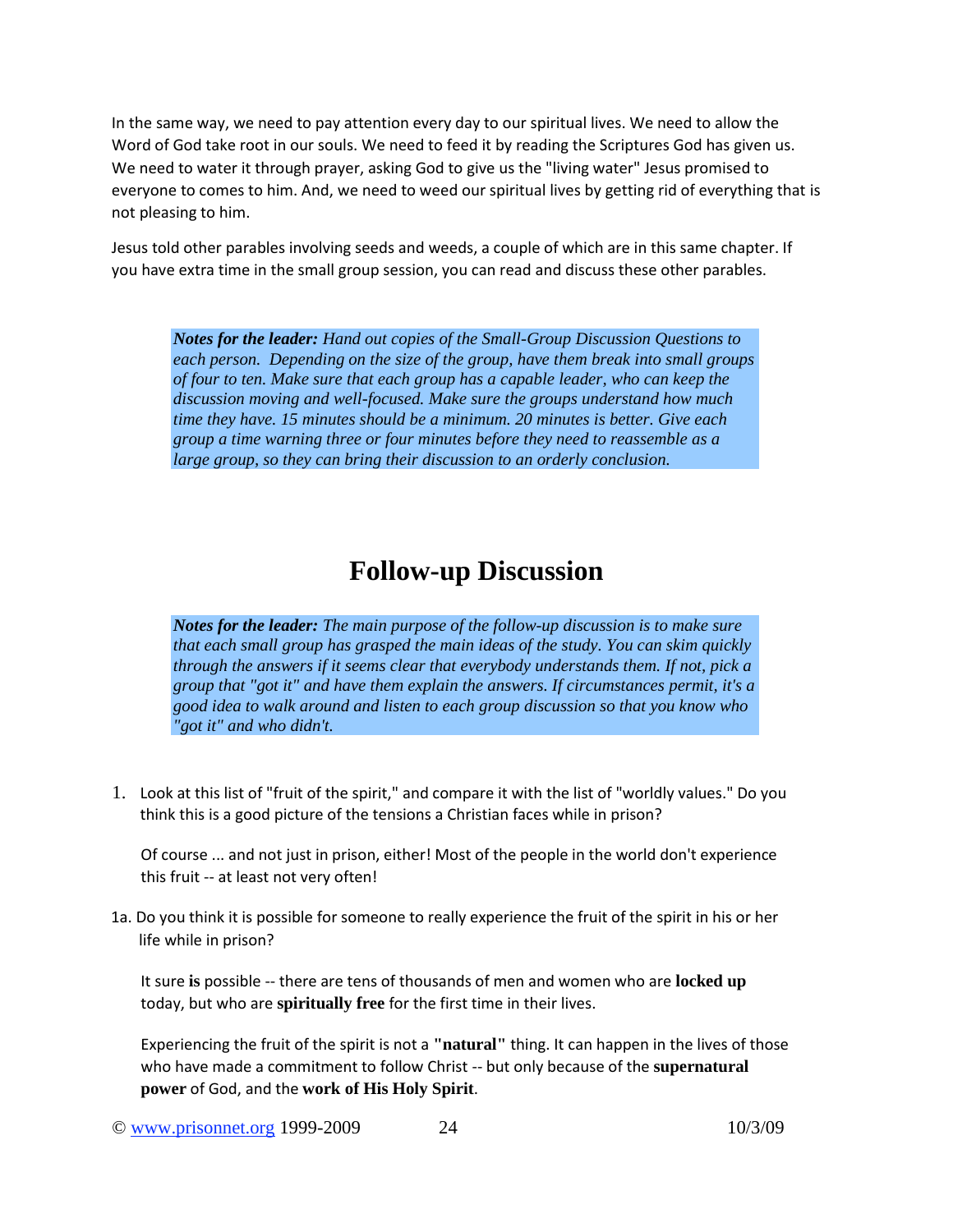2. What are some ways we can "water" and "fertilize" the fruit of the spirit to help them to grow?

Prayer and meditation.

Listening to what the Holy Spirit tells you, and allowing Him to work in your life.

Studying the Scriptures and learning about what Jesus taught and did.

Memorizing the Scriptures so the words are always in your mind and heart.

Talking and praying with spiritually mature brothers in Christ.

3. What are some of the "weeds" that can grow in our lives and choke off the growth of the fruit of the spirit? What can we do to control these weeds?

Some are obvious: lust for power, lust for sex, lust for things, greed -- always wanting more, envying other people, etc.

Let's try to summarize this discussion:

**When you become a Christian, God places His Holy Spirit inside you to help you** to "walk as Jesus walked." **The Holy Spirit will cause this fruit to grow** in your life, **if you allow him to.** But **you need to provide the "good soil"** that Jesus talked about in the parable – you need to be willing to listen, and **willing to do what God tells you**. And you need to be willing to provide daily fertilizer and water through your study of the Bible and by seeking God's will through prayer. Finally, you need to be careful of the weeds that grow in your life, and be **willing to get rid of anything that keeps you from growing in your relationship with God.** 

*Notes for the leader: Before the group leaves, make sure everyone has a copy of the "Take-Home Thoughts" handout. This will help them remember the things discussed in the lesson. Some of them may also use these handouts to explain the lesson to a cellmate or in a letter they write to their families. You never know how far the lesson materials may travel, or whose life may be affected by them!*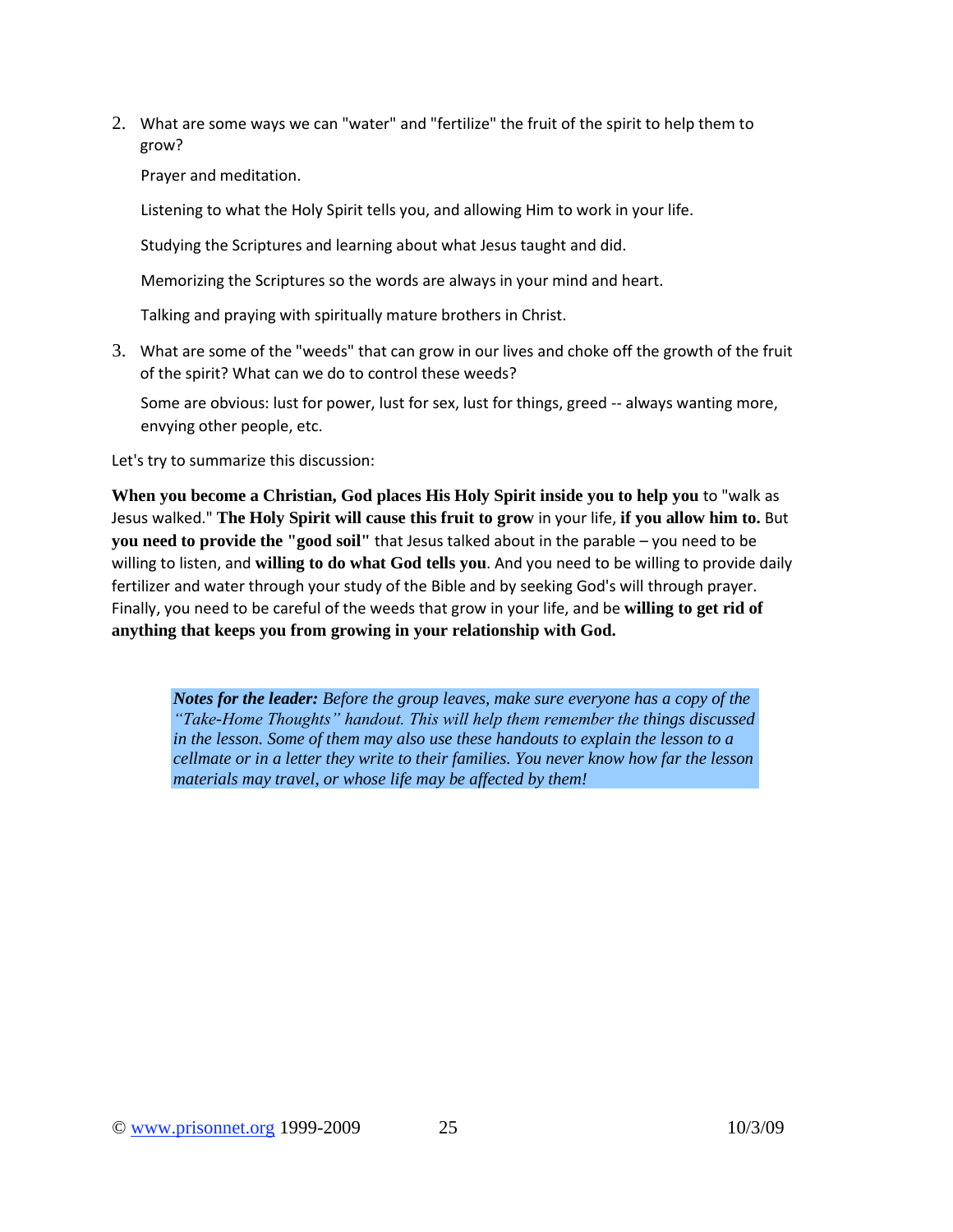# **Small-Group Discussion Questions**

# **Fruit of the Spirit**

(Galatians 5:22)

| <b>Fruit</b>        | <b>Qualities</b>                                                                                      | <b>Opposites</b>                                                        |  |
|---------------------|-------------------------------------------------------------------------------------------------------|-------------------------------------------------------------------------|--|
| Love                | Self-sacrifice; seeking the best for others<br>even if they wouldn't do so for you                    | Hostility, indifference                                                 |  |
| Joy                 | Trust and confidence and in God,<br>even during difficult circumstances                               | Worry, hopelessness                                                     |  |
| Peace               | Spiritual quietness and tranquility                                                                   | Stress, strife                                                          |  |
| Patience            | Persistence; waiting for God's time; bearing<br>with people, even if they are difficult               | Taking matters into your own<br>hands; striking back at others          |  |
| <b>Kindness</b>     | Being willing to help others; showing mercy                                                           | Harshness, seeking retribution                                          |  |
| <b>Goodness</b>     | Virtuousness; doing the right thing, even if<br>you could get away with doing wrong                   | Corruption; taking advantage<br>of people                               |  |
| <b>Faithfulness</b> | Trustworthiness; keeping your promises,<br>even when it is difficult to do so                         | Unreliability; looking for<br>"loopholes" to escape your<br>commitments |  |
| Gentleness          | Being considerate; not taking advantage of<br>others, even when you have the power to<br>do so        | Insisting on your own way;<br>bullying people                           |  |
| Self-control        | Resisting temptation; controlling your<br>desires; controlling your anger; controlling<br>your tongue | Letting your desires and<br>emotions control you                        |  |

1. Briefly consider these "fruits of the spirit". Think of some examples of each one.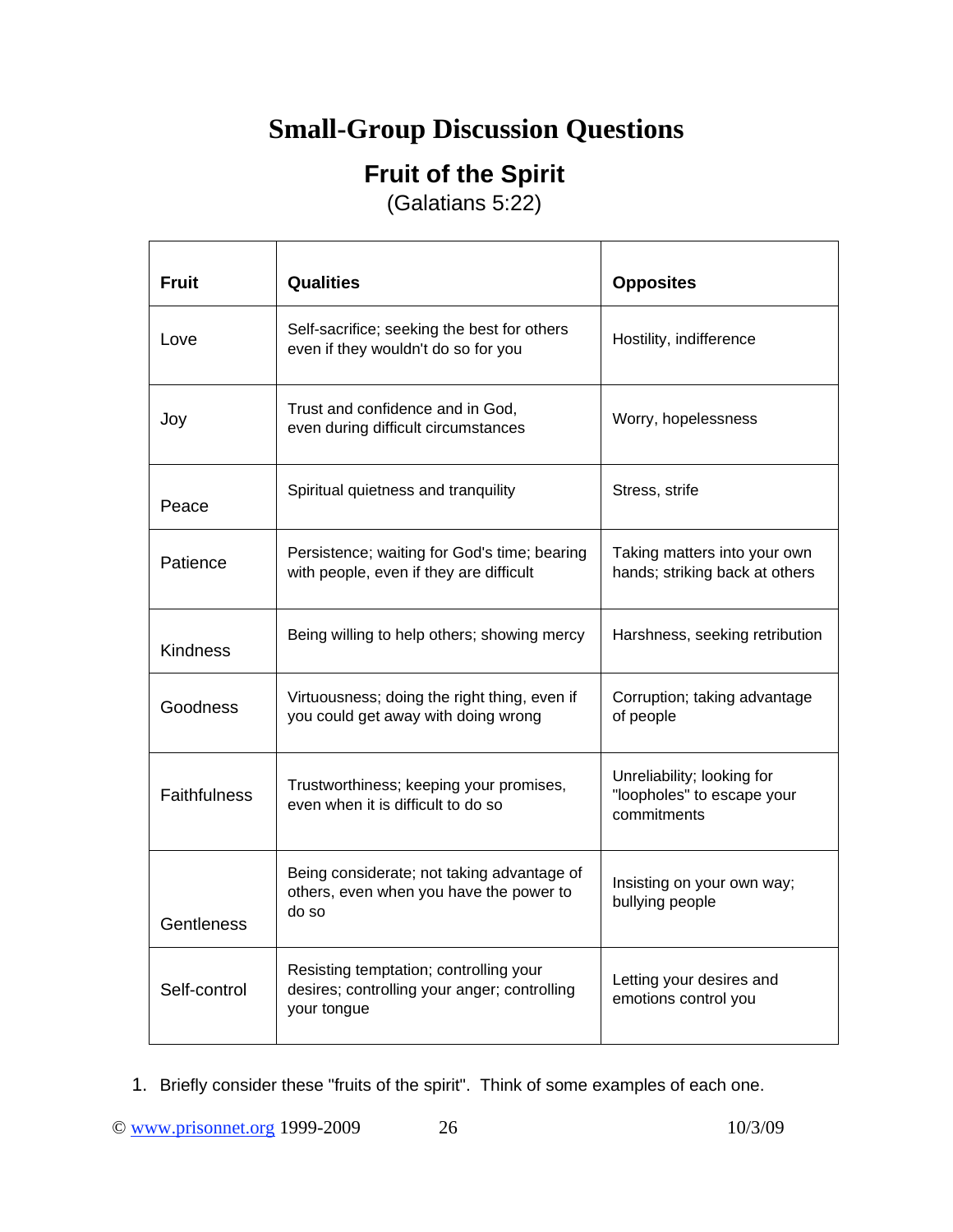- 2. What can we do (with God's help) to provide "good soil" for these fruits to grow in our lives?
- 3. What are some "spiritual weeds" in our lives that can choke the growth of these fruits?

What can we do to try to control these weeds?

### *Take-home Thoughts About ...*

# **Fruit of the Spirit**

When you became a Christian, God gave you a **special spiritual gift**, which he wants you to use to serve him and to help other people in their spiritual growth. This gift might be **showing mercy** to those who need help, or **encouraging** those who are in distress, or **teaching** people about God's Word, or **leadership** in the church.

But God wants **every** Christian to have all of the **"fruit of the Spirit": love, joy, peace, patience, kindness, goodness, faithfulness, gentleness, and self-control**. *(Galatians 5:19)* **How does this happen?** What do you and I need to do to experience these things?

Remember the parable of the sower *(Matthew 13).* Remember that a farmer's job isn't finished when he sows the seed – it's really just started! From then on, he needs to **work every day** to make sure his plants are watered and fertilized, to protect them from animals, and to make sure weeds don't take over the field.

In the same way, we need to pay attention to our spiritual lives. We need to **feed** our spirits by **reading the Word** God has given us. We need to **water** them through **prayer**. We need to **weed out everything** in our lives that is **not pleasing to God**.

**Some weeds are obvious**: lust for money, lust for things, lust for sex, lust for power. **The more dangerous weeds are trusting in ourselves** rather than trusting in God**, spiritual pride** that makes it hard for us to admit that we're wrong, and looking for security in our money or possessions rather than in our relationship with Him.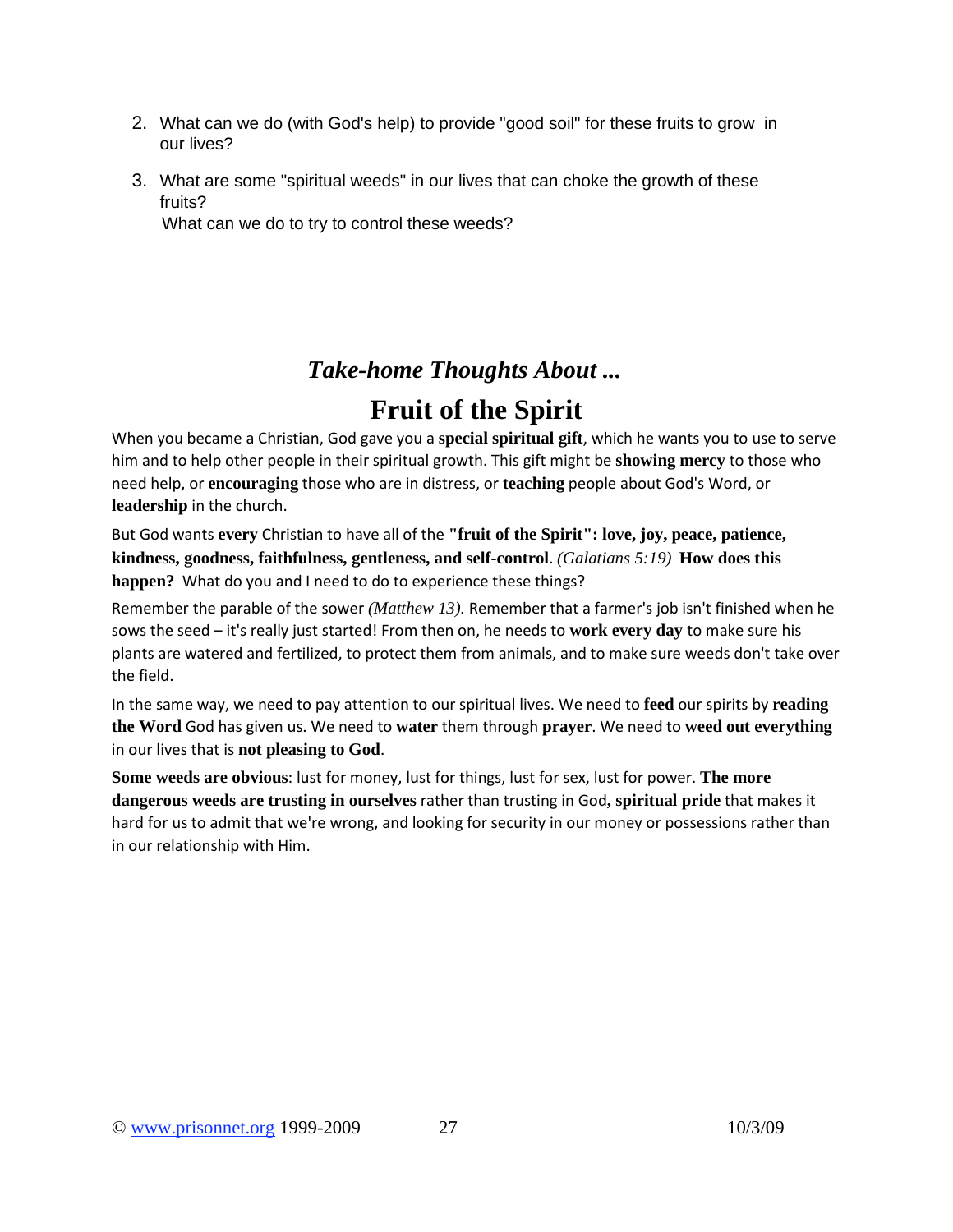# **Growing in Christ Lesson 5: God's Temple**

*Notes for the leader: This is the fifth and final lesson in a series about "Growing in Christ." This lesson focuses on what it means to call Jesus "Lord," and what it means to have the Holy Spirit indwelling you and guiding your life.* 

### *Introduction*

The first lesson in this series focused on the important step of faith that you must take to become a follower of Jesus Christ and a member of his Church and his Kingdom. The second lesson focused on dealing with **temptation** -- a reality that all of us have to deal with every day, even after we make a commitment to follow Jesus! We studied God's promise that He will not allow us to be tempted beyond what we can bear, but when we are tempted, he will always provide a way out *(1 Cor 10:13).* The third lesson addressed the importance of avoiding deliberate sin – and, when we **slip or fall** into sin, how important it is to **admit** it quickly, to **repent**, to **confess** our sin to God and to those we have hurt by our sin, to **ask for forgiveness**, and **to seek God's help** to change what we're doing to make sure the same thing doesn't happen again.

In that same lesson, we learned that our goal should be to *"walk as Jesus walked"* – in **all** our relationships, to try to act as Jesus would: with our **families**, with our **friends**, with **those in authority** over us, and even with our **enemies**. The fourth lesson focused on another way to measure whether we are living a life that's pleasing to God: whether we are experiencing the *"fruit of the spirit"* in our lives: *love, joy, peace, patience, kindness, goodness, faithfulness, gentleness and self-control (Galatians 5:19-23).* These are things that God wants **all** Christians to have in their lives. But these things don't just "happen" -- you need to be willing to **submit** yourself to God, and especially to His Holy Spirit, who lives in you, if you belong to Him.

This lesson focuses on what it really means to **belong to God**, what it really means for Jesus to be your **Lord**.

In Bible times, calling someone "Lord" meant something very serious. Today, for most people, a job is just a job, and if you don't like what your boss tells you to do, you can ignore him, or you can decide to quit. In Bible times, it wasn't this way at all. If you were a servant, or a slave, which is what most people were, your **Lord** was literally your **master**. If you were a servant, you **couldn't**  quit. You couldn't decide to go work for someone else, or decide that you wanted to do something different from what your master said.

In God's Kingdom, **you** decide whether you are willing to turn your life over to Him. But if you **do** decide to call him "Lord," you need to take this decision very seriously.

What are some modern-day examples that carry some of the power that the word "Lord" used to mean? One example is **military service**. If you enlist, you make a **commitment** to obey all lawful orders of your superior officers. You can't **pick** and **choose** which ones you **like**, following **some** orders while ignoring **others**. No army can function effectively unless everyone can **depend** on their fellow soldiers following orders and doing what they're supposed to do.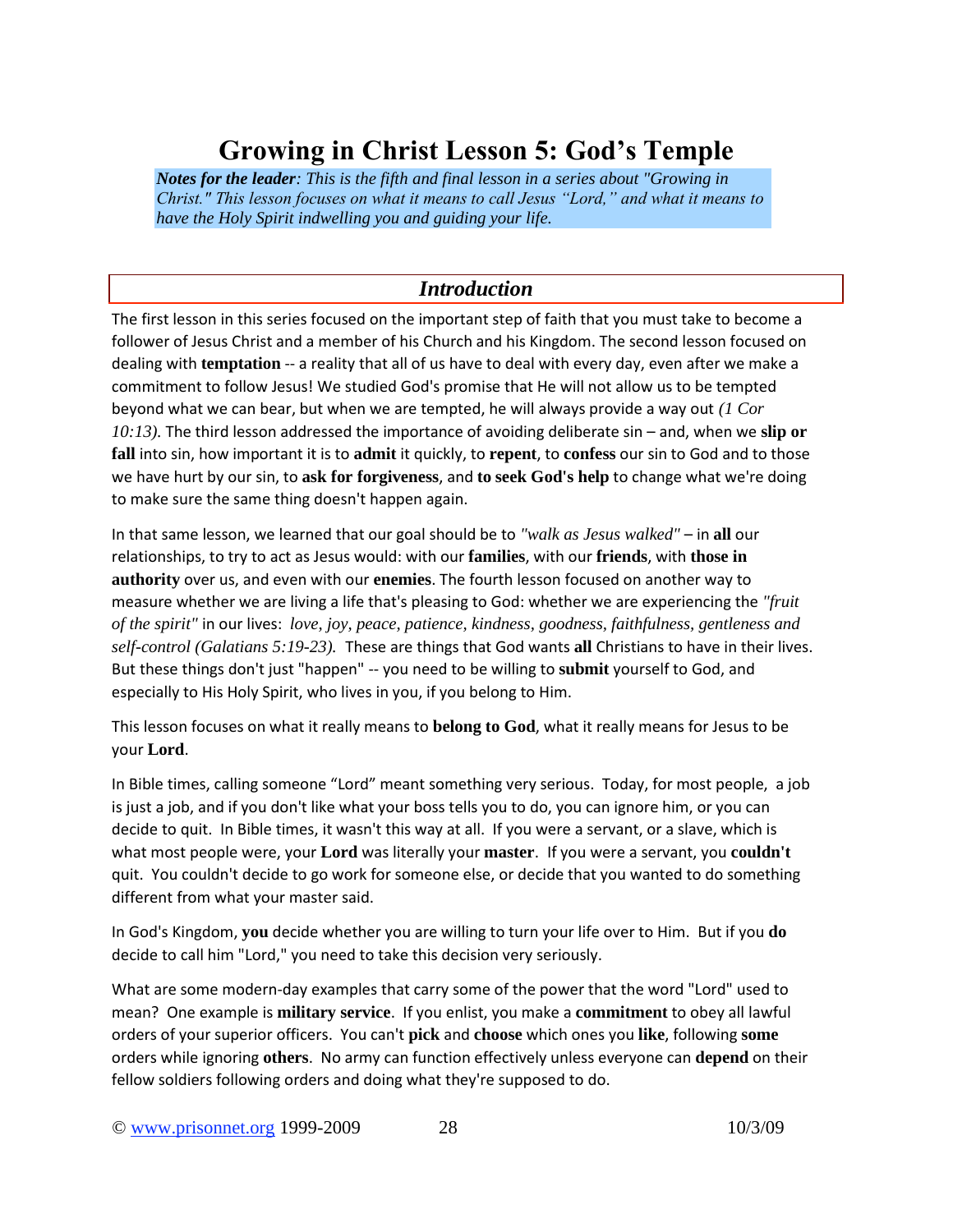The main point is that it meant a **lot** to call someone **lord** in ancient times. And it **still** should mean a lot **today**. Keep that in mind as we read the question Jesus asked his followers:

*Luke 6:46* 

*Why do you call me, 'Lord, Lord,' and do not do what I say?.*

It means **nothing** to call Jesus "Lord" unless you do your **very best** to **do** what he **says!** You **belong** to him. He **bought** your freedom from sin with his **own blood!** This is what Paul is talking about when he says:

*1 Corinthians 6:19* 

*Do you not know that your body is a temple of the Holy Spirit, who is in you, whom you have received from God? You are not your own; you were bought at a price. Therefore honor God with your body.*

The meaning of the word **"temple"** is **"God's house."** The Bible tells us again and again that **we** – **all** Christians -- are God's **temple**, the place where He lives. That's what it means when we say that the Holy Spirit **"indwells"** every Christian -- He **lives in us**, and **teaches** us, and **guides** us, and **comforts** us, and **counsels** us. But we must be **willing** to allow Him to do this -- and we must be **willing** to **listen** and to **do** what He says.

If you try to clean up your **own** life, by **yourself**, without allowing the Holy Spirit to **take control**, you could end up **worse off** than you were before. Jesus told a short parable about this:

### *Matthew 12:43*

*When an unclean spirit comes out of a man, it goes through desert places seeking rest and does not find it. Then it says, "I will return to the house I left." When it arrives, it finds the house unoccupied, swept clean and put in order. Then it goes and takes with it seven other spirits more wicked than itself, and they go in and live there. And the final condition of that man is worse than the first.*

What does this parable mean to us today?

Perhaps, for a while, you can manage to stay away from **drugs**, or **alcohol**, or **smoking**, or **sex sins**, or whatever your problem may be. But, unless you invite the Holy Spirit to **move in** and **take control** of your life -- unless you spend time in **prayer** and **bible study**, and **learning God's word** – unless you become an **accountable member of a Christian community** where people will **pray with you** and **support you** when you are **struggling with temptation** -- it's only a matter of time before sin takes control of your life again! You can't "**clean out the house**" by yourself and leave it **spiritually unoccupied**! Many people try to do this -- and that's why many people end up falling into the same sinful patterns and end up **back in prison**.

© www.prisonnet.org 1999-2009 29 10/3/09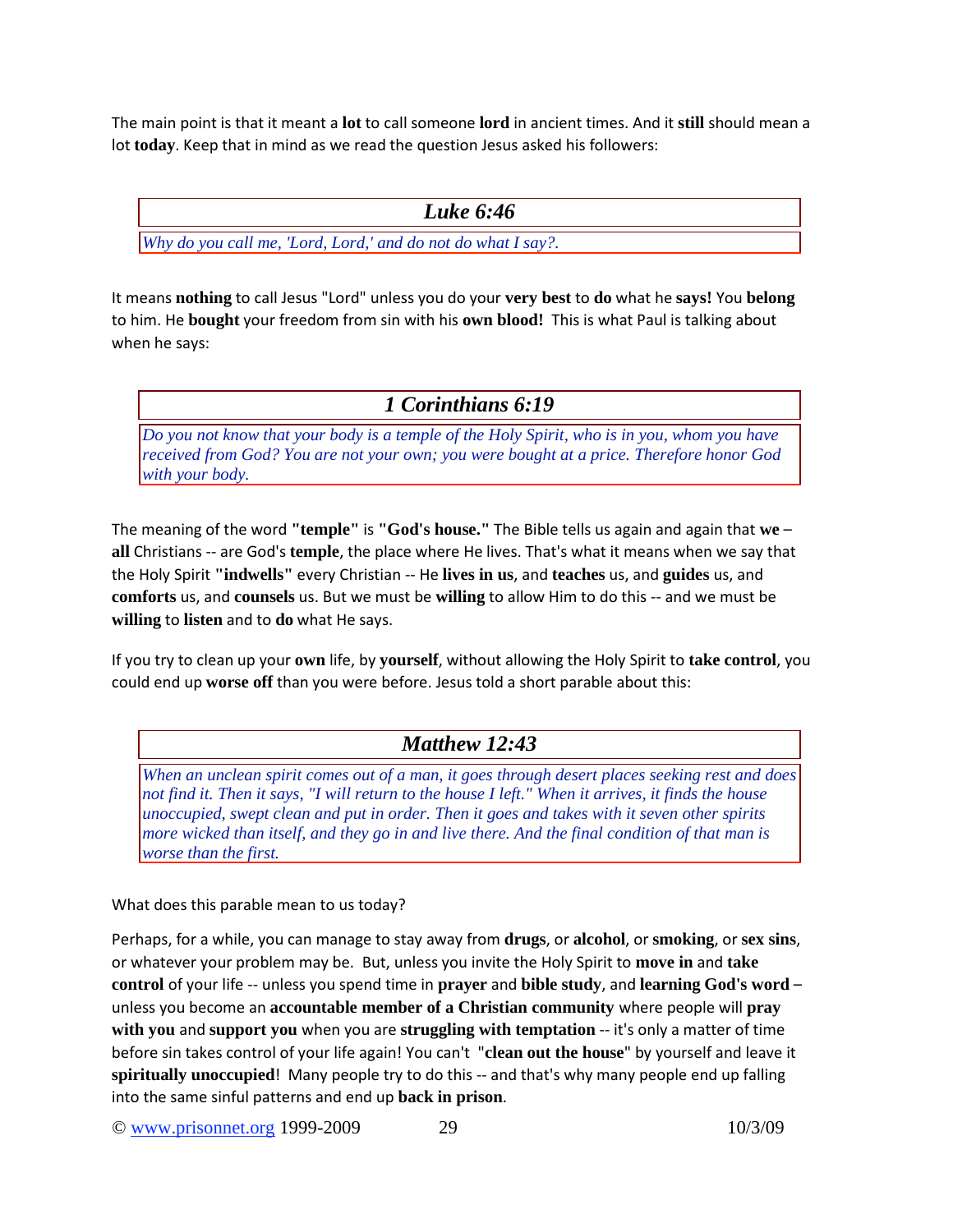Many people talk about "**turning control of their lives over to God**" – but then they keep **grabbing the steering wheel,** trying to take control themselves. Fighting over the steering wheel is a good way to end up off the road, in the ditch, or worse, like dead, or back in prison!

These are some serious issues to talk about. Let's split into small groups and discuss three questions about what we've just read. Then will come back together and compare our answers.

*Notes for the leader: Hand out copies of the Small-Group Discussion Questions to each person. Depending on the size of the group, have them break into small groups of four to ten. Make sure that each group has a capable leader, who can keep the discussion moving and well-focused. Make sure the groups understand how much time they have. 15 minutes should be a minimum. 20 minutes is better. Give each group a time warning three or four minutes before they need to reassemble as a large group, so they can bring their discussion to an orderly conclusion.*

# **Follow-up Discussion**

*Notes for the leader: The main purpose of the follow-up discussion is to make sure that each small group has grasped the main ideas of the study. You can skim quickly through the answers if it seems clear that everybody understands them. If not, pick a group that "got it" and have them explain the answers. If circumstances permit, it's a good idea to walk around and listen to each group discussion so that you know who "got it" and who didn't.*

1. What does it mean to call Jesus your "Lord"?

Jesus is your "master." You have committed yourself to follow him and his teachings and commandments. As in the military, you can't pick and choose which ones you like, following some orders while ignoring others.

2. If Jesus is your "Lord," who owns your body and your soul?

How should this affect the way you live your life?

*1 Cor 6:19* says *"Do you not know that your body is a temple of the Holy Spirit, who is in you, whom you have received from God? You are not your own; you were bought at a price. Therefore honor God with your body."* 

It means **nothing** to call Jesus "Lord" if you don't do your **very best** to **do** what he **says!** You **belong** to him. He **bought** your freedom from sin with his **own blood!**

3. If your body is the Temple of God, and where the Holy Spirit lives, how should you take care of your body?

You should treat it as "holy" (set apart for God). You should take care of it and do everything you can to keep it healthy. Don't pollute it with chemicals. Don't use it for unholy purposes.